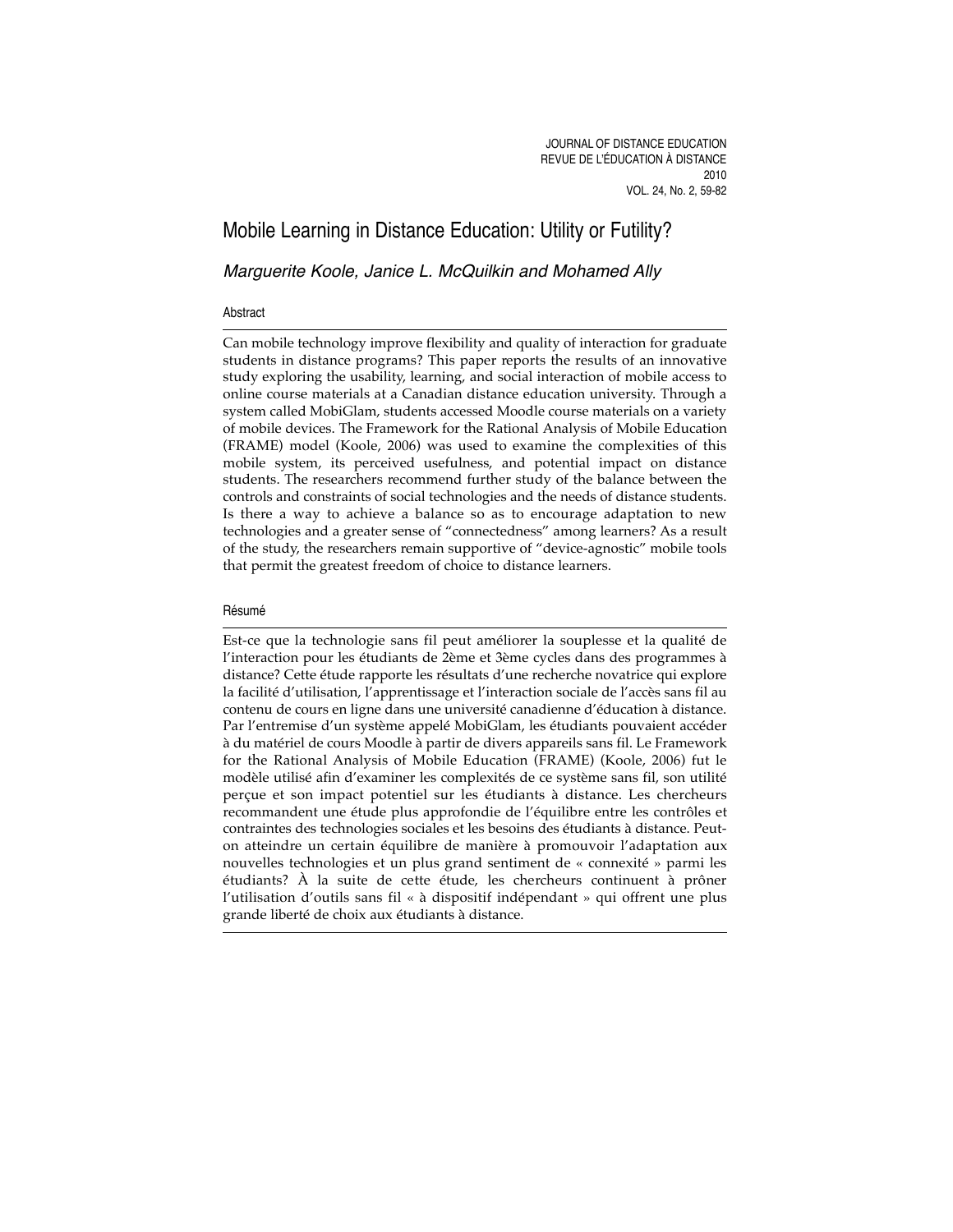#### 60 MOBILE LEARNING IN DISTANCE EDUCATION

## Introduction

Many Canadian researchers and practitioners see mobile learning as a panacea for ubiquitous access to learning materials and just-in-time learning. But, what is the reality? Mobile learning extends learners' capacity to communicate and access information by allowing them to carry "wireless, mobile, portable, and handheld devices" (Traxler, 2008). Its impact extends to both the developed and less developed parts of the world where landlines and fibre optics have not reached. In theory, learners can access their email, the Internet, personal notes and reference materials wherever they find themselves. In theory, this amplifies the flexibility of distance and online learning, reducing the significance of geographic location all the while increasing that of contextuality. This innovative project took place at a Canadian university with graduatelevel education students. The main intent was to pilot a mobile system, MobiGlam, allowing mobile access to materials and interactive activities in a learning management system (LMS), Moodle. The researchers were interested in a preliminary review of the graduate-level distance students' reactions to the technical, learning, and social aspects of mobile access.

### Literature Review

### *Mobile Learning and Distance Education*

As early as the mid-1970s, universities began to use email and a syn chronous text-based conferencing to complement their courses (Harasim, 2000). The early 1980s saw the first online courses in adult education (Harasim, 2000). Today, the literature is growing rich with studies of mobile learning. Small, hand-held devices are now being used in language learning, literacy, medical training, music composition, and general education (Kukulska-Hulme & Traxler, 2005). These easy-to-carry tools allow more freedom to interact with others and to access a variety of multimedia information remotely using wireless networking capabilities (Ally, 2005).

Moore (1989) outlined three types on interaction in distance learning: student-student, student-teacher, and student-content. In 1994, Hillman, Willis, and Gunnawardena included a fourth: a student-interface. In mobile learning these forms of interaction remain significant, but with intensified frequency and flexibility. Through mobile-accessible systems, learners can gain more freedom to study according to their own needs and preferences. Paulson (1993) listed six dimensions of freedom: space, time, pace, media, access, and content. To this, Anderson (2008) added freedom of relationship. Mobile learning complements all seven dimensions, potentially making it easier to choose how and when to interact. Furthermore, cellular telephones, in particular, can enhance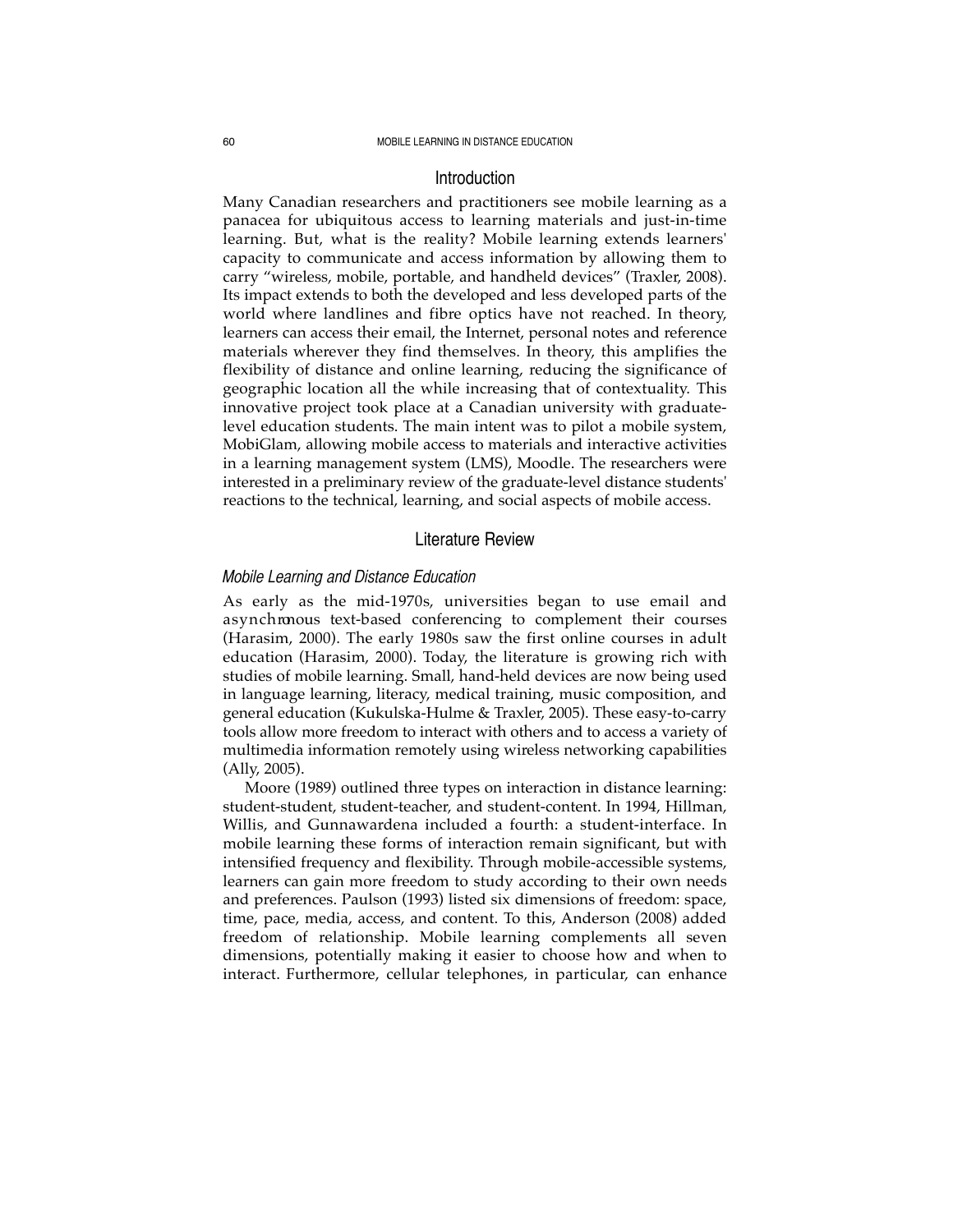social and emotional presence and lead to a sense of ambient co-presence, the sense of continuous availability (Chayko, 2008). Indeed, learners can even suffer from too much contact and loss of privacy. This is a possibility that few distance educators envisioned in the old days of correspondence or more recent e-learning.

In pre-electronic distance education, Berge and Polec (2008) list loneliness, limited access to resources, and the need for prompt feedback and ongoing dialogue as amongst the main concerns for learners. Timely, authentic feedback is a powerful tool for both assessment and personal growth. Frequent feedback helps learners monitor their own progress and adjust their learning strategies (Bransford, Brown, and Cocking, 2001). Mobile devices allow learners to more easily carry reference and communication tools with them into real-world environments. This flexibility permits frequent dialogue with experts and peers, just-in-time retrieval of information, documentation of personal experiences, and integration of course-based knowledge into aspects of the learners' daily lives-all permitting learners to receive feedback and assess their progress. To illustrate, Kenny et. al., (2009) suggest that mobile learning is particularly promising for health care professionals who are completing their practica in remote communities. Using mobile devices, supervisors can monitor, interact with, and assess a learner's progress when direct observation is not possible. In such instances, learners could have access to a variety of tools including medical reference manuals, patient histories, progress notes, and medical experts.

While mobile technology enables such flexibility, it is not without its drawbacks. Learners may find it difficult to adjust to study while in transit or in non-traditional environments. "The very nature of mobile interaction is that it is frequently interrupted or fragmented, may be highly context-dependent, and takes place in physical environments that may be far from ideal" (Kulkulska-Hulme, 2003, p. 3). Educators must explore the affective and cognitive effects of this fragmentation on distance learners.

## *Mobile Technology*

While mobile technology offers increased flexibility, learners may be constrained by small screen sizes, limited input and output capabilities, weak processing power, and limited memory (Kinshuk, 2003; Shepherd, n.d.). However, one of the biggest issues for mobile education in Canada is cost and ubiquity.

Comparatively low adoption of cellular technology is partly due to the fact that some Canadians still live in remote areas with few cellular network towers and only dial-up Internet connections. But, in more populated areas, Canadians enjoy some of the best Internet access in the world. Consequently, Canada lags behind other countries in the adoption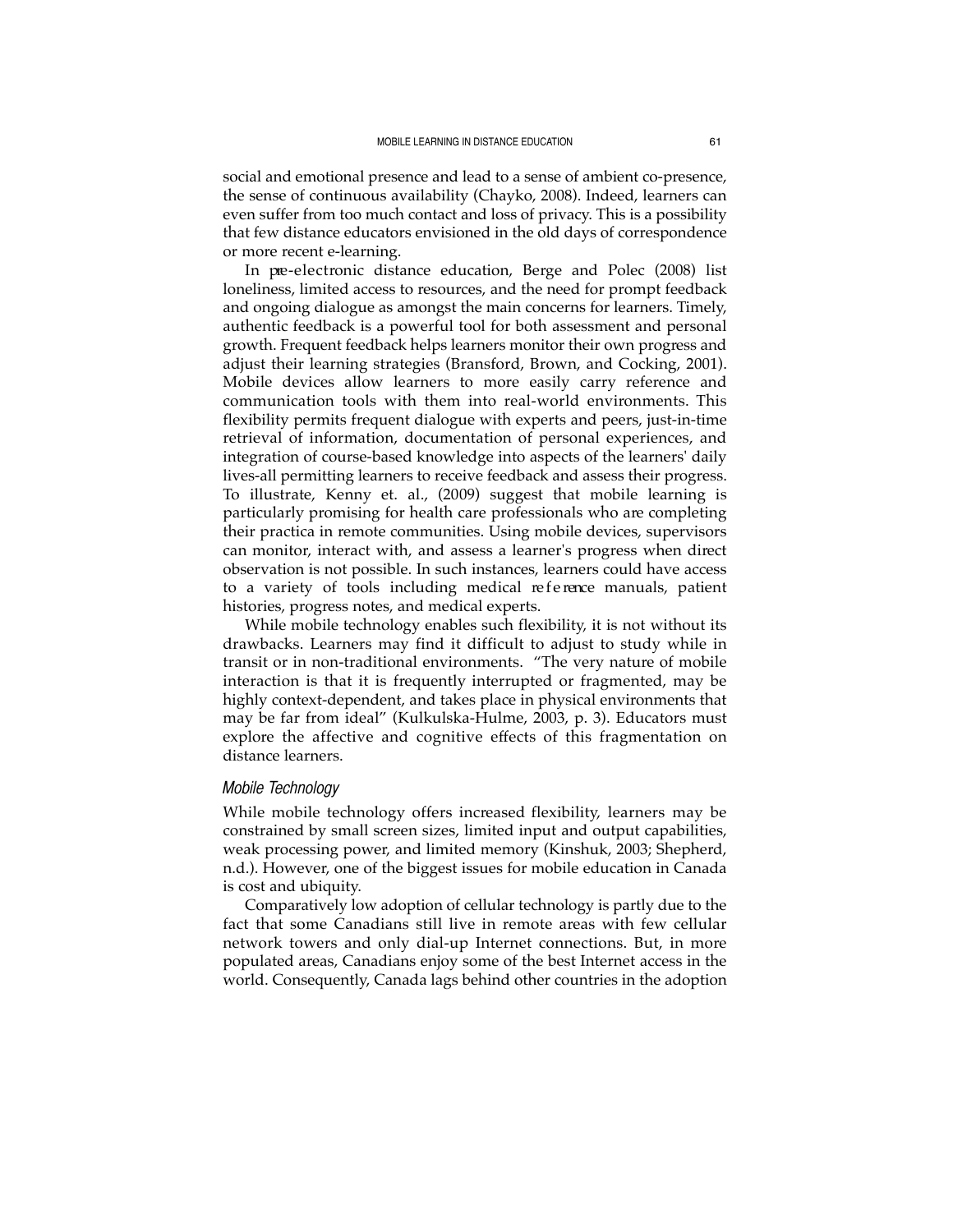of text messaging and mobile access to the Internet. Canadian use of cellular telephones still trails other countries such as the United States, Europe, and Japan. In 2005, approximately 64% of reporting Canadian households told Statistics Canada that they owned a cellular telephone compared with 94% who claim to have access to land lines ("Selected dwelling characteristics and household equipment (household appliances and telephones)", 2007). In contrast, recent reports indicate that 24% of Europeans have switched from land lines to mobile phones exclusively, led by Finland where 61% of the population has already done so (Vucheva, 2008).

Lack of uptake is also related to cost. At the time of this study, Canadian students in urban areas could subscribe to third generation (3G) cellular telephone networks to access the Internet, but at substantial network costs depending on the amount of data they download. While it is difficult to compare wireless pricing within and across countries, a Canadian parliamentary report indicates that due to lack of market competition "Canadians, on average, pay more for wireless services than users abroad" (Kustra, 2008, p. 2). Educators must keep in mind both costs and geographic location (access to networks) for students when developing mobile learning systems.

Choosing the appropriate platform is another difficulty facing course developers. If an institution decides to produce materials for one type of phone such as the iPhone, students without this type of phone must either purchase the specified device and mode of connectivity for it or opt out. Purchasing specific devices for students or expecting them to have specific devices is simply not fiscally realistic for most public institutions (Caudill, 2007). Such expectations would undermine the tradition of flexibility of distance learning. Therefore the researchers of this study wished to implement a system that, in theory, would permit access through a large variety of different devices.

### Theoretical Framework

The researchers of this pilot project set out to better understand the complexities of mobile learning, its perceived usefulness, and potential impact on distance students. The Framework for the Rational Analysis of Mobile Education (FRAME) model (Koole, 2006) alongside Dron's (2007) Transactional Control Theory can provide insights into the functioning of technologically mediated learning environments.

### *The Frame Model*

The FRAME model defines mobile learning as a convergence of device, learner and social aspects (Figure 1). The FRAME model positions the mobile learning system within a context of information.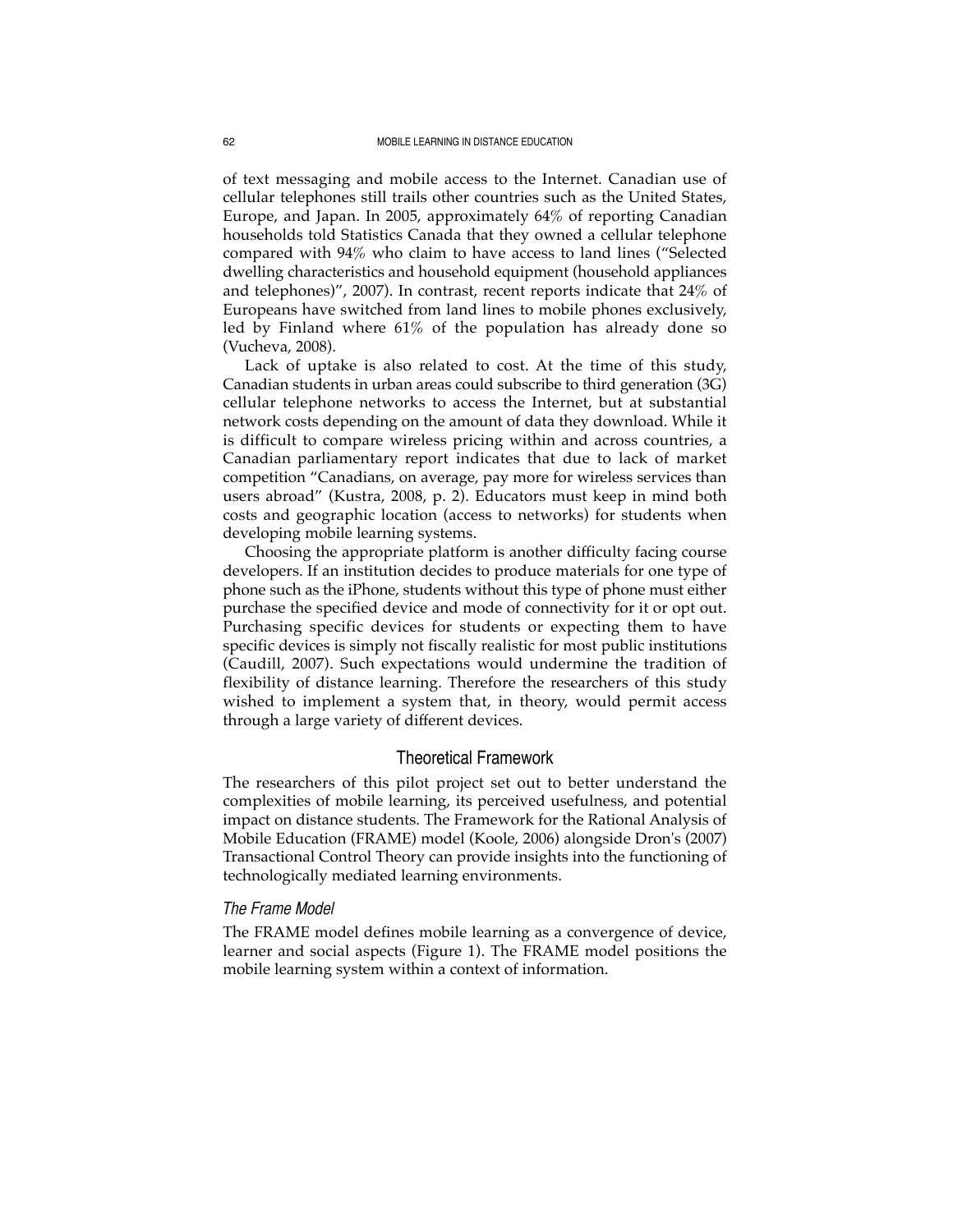

*Figure 1. The FRAME Model*

The device aspect (D) refers to the mobile devices and their physical and functional characteristics. The learner aspect (L) refers to the learner's cognitive abilities, prior knowledge, memory capacity, values, and motivations. The social aspect (S), describes social rules governing conversation and cooperation among people. When a learner interacts with a device, characteristics associated with device usability (DL) become significant. These characteristics include portability, information availability, psychological comfort, and satisfaction. Within this model, the interaction learning intersection (LS) is strongly social-constructivist in nature. As learners interact with others, they can become part of learning communities, giving and receiving feedback and building understanding. The cross-over between the device and social aspects results in social technology (DS) characterized by networking and collaborative tools. In balance, the three aspects (DLS) can function as a filter through which the learner can assimilate information environment and locate solutions to their unique problems.

Superficially, this Venn diagram appears to hold some similarity to the Community of Inquiry (COI) model (Garrison, et. al., 2000). Although technology is not posited to be determinant of human interaction, the FRAME model, nevertheless, recognizes it to be a significant factor in shaping such interaction. The aspects in the FRAME model embody a greater scope than that of the presences in the COI model. For example, the learner aspect represents not only the internal cognitive activity, but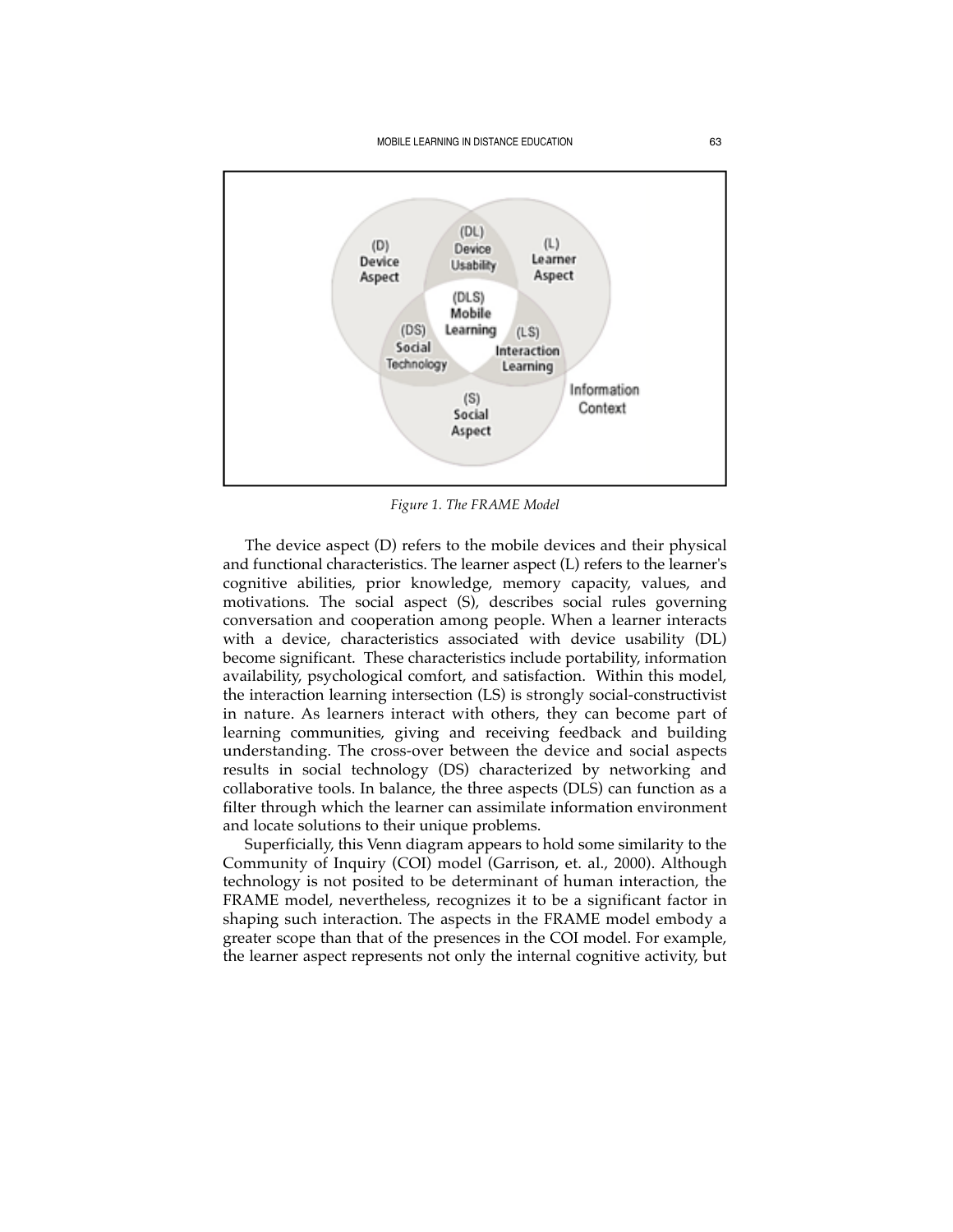also the physical and emotional characteristics of the learner. Physical characteristics, for example, will have an impact upon how or if a learner can physically manipulate certain devices. Furthermore, the social aspect does not differentiate between teaching and other social interaction. Rather, the COI's teaching presence may be located within the interaction learning intersection\_but not to the exclusion of other means of social learning. The social aspect also acknowledges social rules, including culture, economics, and politics as forms of social control. The FRAME model can help researchers generate a 360-degree view of the learning environment.

The FRAME model can also help us better understand the controls and constraints within mobile learning environments. Dron's (2007) Transactional Control (TC) theory was based on Moore's (1973) Transactional Distance (TD) theory. In TD theory, distance results from the gap in comprehension between individuals. It is influenced by structure of the learning situation, dialogue between the teacher(s) and student(s), and learner autonomy. The more structure imposed upon students, the less their freedom of choice. The more structure, the less the dialogue. The more autonomous the learner, the less the need for structure and dialogue. The most significant aspect of TC theory, for the purposes of this project, is the idea of control and constraints in learning systems. The constraints and controls must reach a level to which the learner is motivated to adapt. If the learner is unable to adapt within these constraints, the learning situation may break down.

Constraints, however, are not necessarily negative elements (Dron, 2007). The aspects of the FRAME model (Figure 1) are the raw materialsthe basic characteristics of the system-that afford the constraints and controls of the intersections. Although one might expect that the limitations of typing speed and data transfer limitations would cause short, superficial interactions, Batpurev & Uyanga (2006) suggest that it may instead "force the learner to prioritize his messages … possibly promoting higher-order thinking" (Batpurev & Uyanga , 2006, p. 60). In some cases, the constraints upon the system can be so great as to curtail some choices completely-such as a lack of network access.

The learner's choice to interact may also be affected by motivational factors. For example, if the learning situation were merely hypothetical for the student (as in this research project), motivation to use text messages might be lower. If the benefits are perceived as high, the student may be more determined to learn how to type text messages on the limited cellular telephone keypad. The student might think more strategically about how and when to use the medium-though it may be physically cumbersome. Motivation may temporarily increase simply through the novelty of having a mobile device to access a course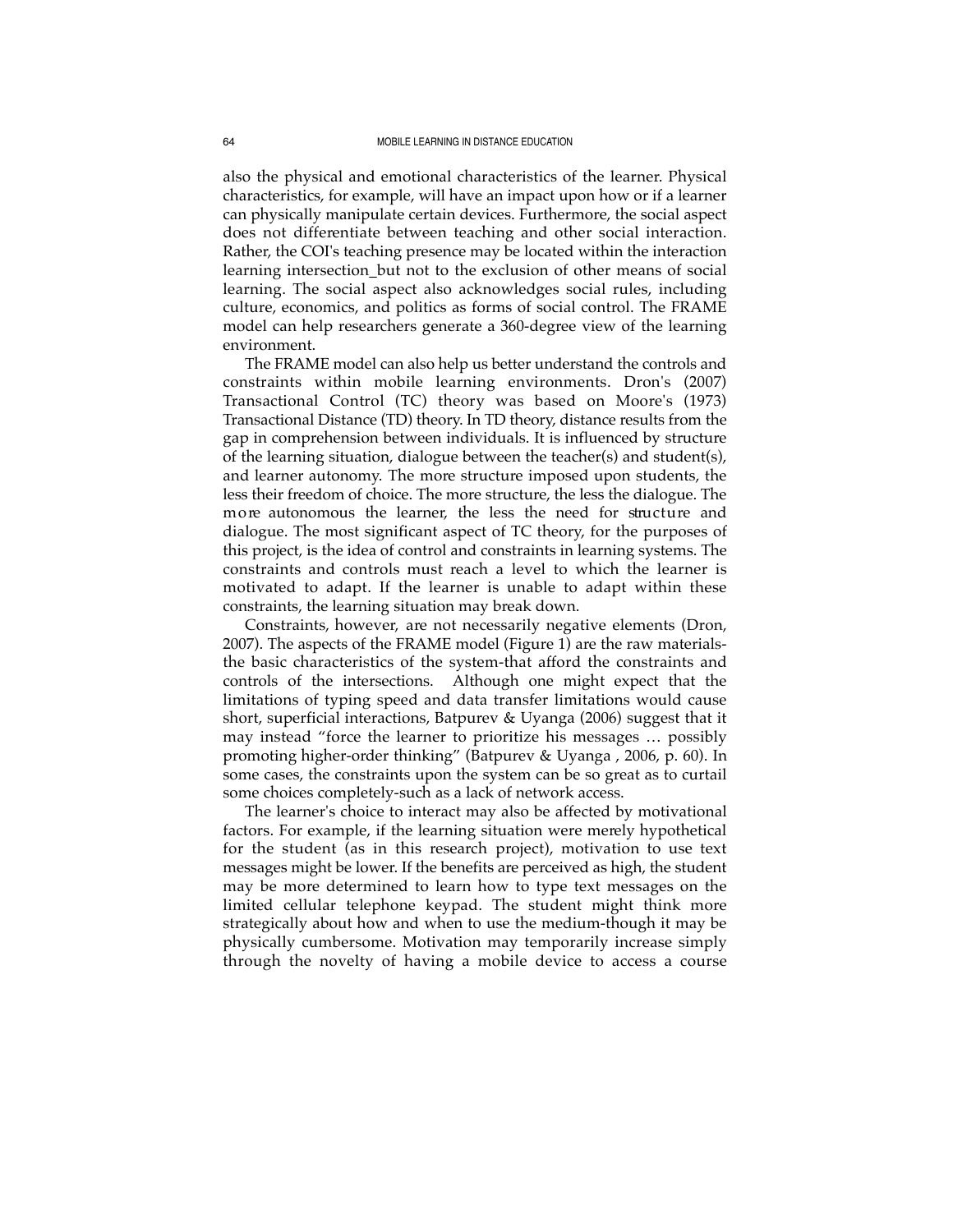(Batpurev & Uyanga, 2006). But, over the long term, motivation may increase or decrease depending on the levels of interaction, course design, and immediacy of feedback.

#### Background

This study was conducted with graduate students enrolled in a distance master of education program. While students receive textbooks, manuals, and other materials through the postal system, there is also provision for person-to-person interaction through telephones, the learning management system (LMS), and email. The courses are delivered in a semester-based system, typically in a cohort fashion.

The university has adopted an open-source, Internet-based LMS called Moodle. Through Moodle, students can access reading materials, quizzes, and a variety of other interactive exercises online complemented with instant messaging, discussion forums, chat rooms, wikis, blogs, and internal mail. The full features of the LMS are normally accessed via desktop computers.

To enable mobile access, students were given access to Moodle through a tool called MobiGlam. This is a low-bandwidth, generic J2ME application (Java) which allows browsing of the Moodle (or any LMS) database through cellular or Wireless Fidelity (WiFi) networks (Elsayed Meawad & Stubbs, 2007). In keeping with Paulson's (1993) *freedom of media* dimension, the learner is free to use cellular telephones, PDAs, smart phones, or any Java-aware handheld device. Hence, a mobile user can send and receive LMS-generated text messages through an SMS (Short Message Service) and quickly check for updates to forums or other modules from anywhere. By allowing the respondents to freely choose their preferred devices, the researchers hoped that they could paint a realistic picture of how graduate-level education students would access MobiGlam revealing their control-constraint balance. The main questions we set out to answer were: What is the perceived utility of mobile devices for graduate-level distance students? And, how would mobile access change their study behaviour, interaction patterns, and feelings of connectedness?

## Methodology

## *Procedures*

The project was conducted completely at a distance and divided into two phases. Phase 1 involved 4 students and helped the researchers better understand training needs and delivery mechanisms. As a result, the researchers improved the email instructions, produced training videos,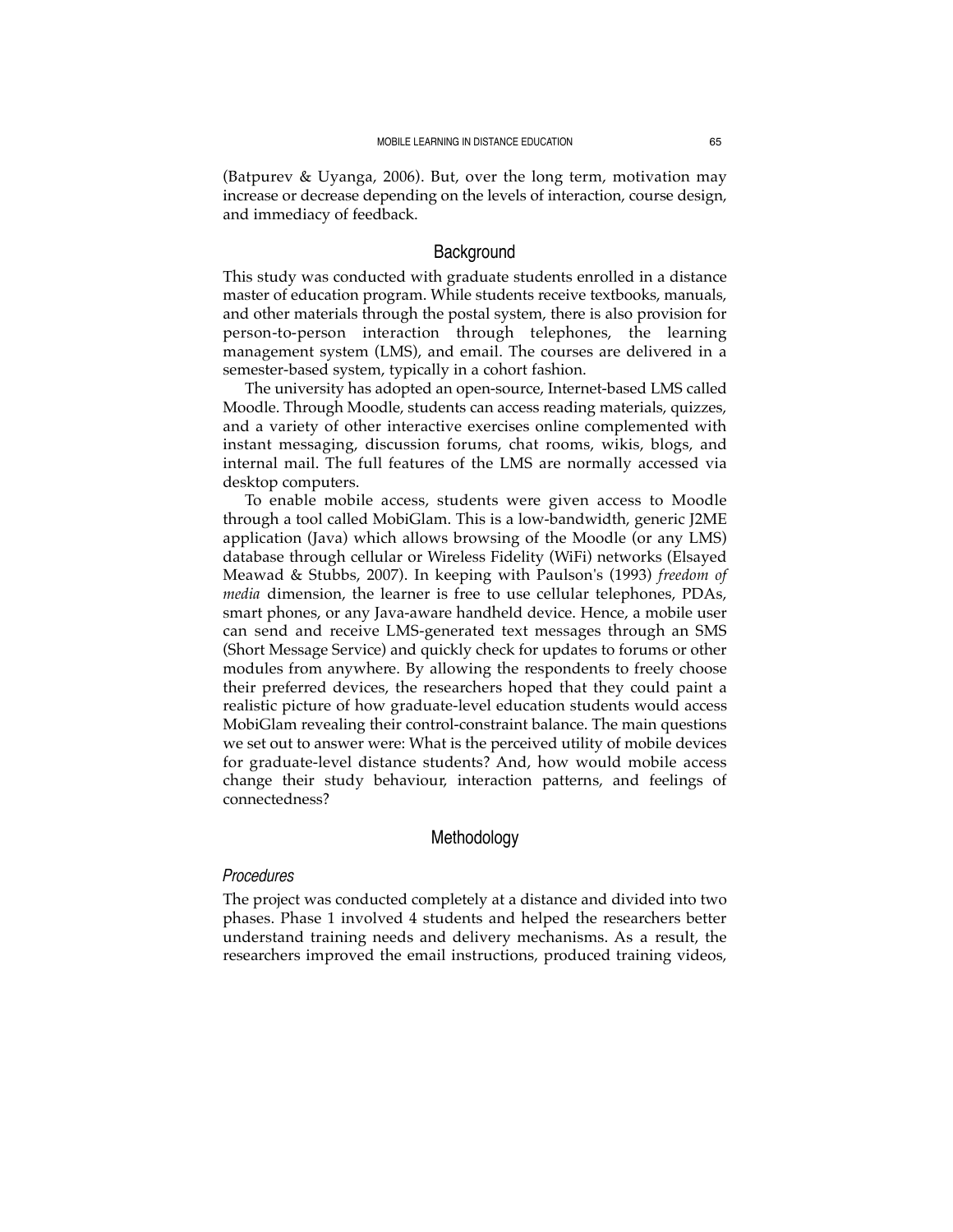adjusted the activities within the Moodle environment and refined the questionnaires. Phase 2 was the actual project, the results of which are the primary subject of this paper.

Both phases of this project involved the selection of student volunteers from a graduate program in Education. Respondents of all computercomfort levels were invited to participate so long as they had data access on any Java-enabled mobile device. All students received an honorarium to cover data transfer costs on cellular networks so as to reduce the effects of cost on participation levels.

After participants completed and returned the pre-questionnaire, access to the Moodle test site from their desktop computers and from their mobile devices was provided. For reasons of security, MobiGlam was not used with a real course as we did not want to reveal personal data over the Internet. In this way, the participants could protect their identities by using pseudonyms and fictitious backgrounds rather than their official student identities. Within the test site, the research assistant hosted weekly activities that included chats and asynchronous discussions in which the participants talked about themselves and the usability of the system. For support, participants could interact with the project research assistant whenever needed. After one month, participants completed a post-questionnaire.



*Figure 2: Gender and Age of Respondents*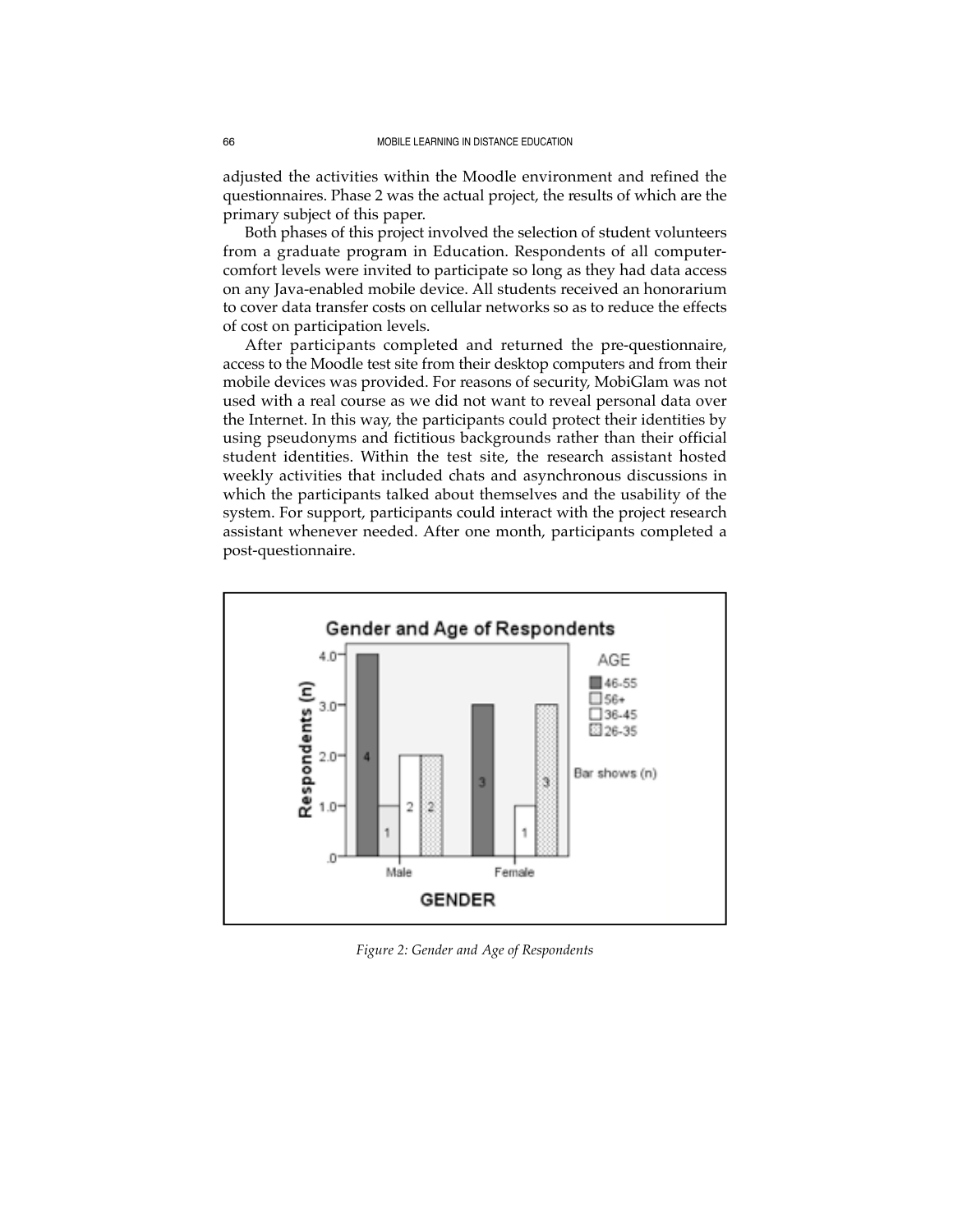#### *Instruments*

The primary source of data was from 5-point Likert scale questions and open-ended comments. The questions in the questionnaires were derived from the aspects and intersections of the FRAME model (Figure 1).The pre-questionnaire set a baseline for the respondents' computer-comfort levels, experience with Moodle, and attitudes towards online study. The post-questionnaire mirrored the pre-questionnaire but the questions were phrased to assess mobile access to Moodle.

### *Pre-Questionniare Demographics*

In total, 16 students volunteered with 2 officially withdrawing before the end of the study. It is not surprising that only 16 students volunteered for the study as it involved rather unusual technology that was not already known to the students and required a month of participation time. Ages ranged from 26 to over 56 years. The majority of the respondents (7) were between 46 and 55 years of age. In terms of gender, 7 of the respondents were female while 9 were male (Figure 2).

The respondents were asked to rate their computer proficiency as advanced, high intermediate, low intermediate, or beginner (Table 1).

| Proficiency       | (n/16) | Description                                                                                                                                                               |
|-------------------|--------|---------------------------------------------------------------------------------------------------------------------------------------------------------------------------|
| Advanced          | 3      | Able to develop multimedia applications using<br>Authorware, Flash, Director, some server-side<br>scripting, or graphics programs.                                        |
| High Intermediate | 12     | Able to install drivers or software, use advanced<br>features of word processors, spreadsheets and other<br>common programs, and able to develop Web pages<br>using HTML. |
| Low Intermediate  |        | Comfortable with word processors, spreadsheets,<br>email, calendar programs and browsers.                                                                                 |
| Beginner          | 0      | Able to use basic features of email, word processors,<br>but frustrated at times and requiring assistance for set<br>up and troubleshooting.                              |

Table 1. Computer Proficiency of Respondents

Of the 16 respondents, 12 self-reported as high intermediate. All respondents were already familiar with Moodle. Thirteen of the 16 respondents indicated having taken 3 or more Moodle-based courses.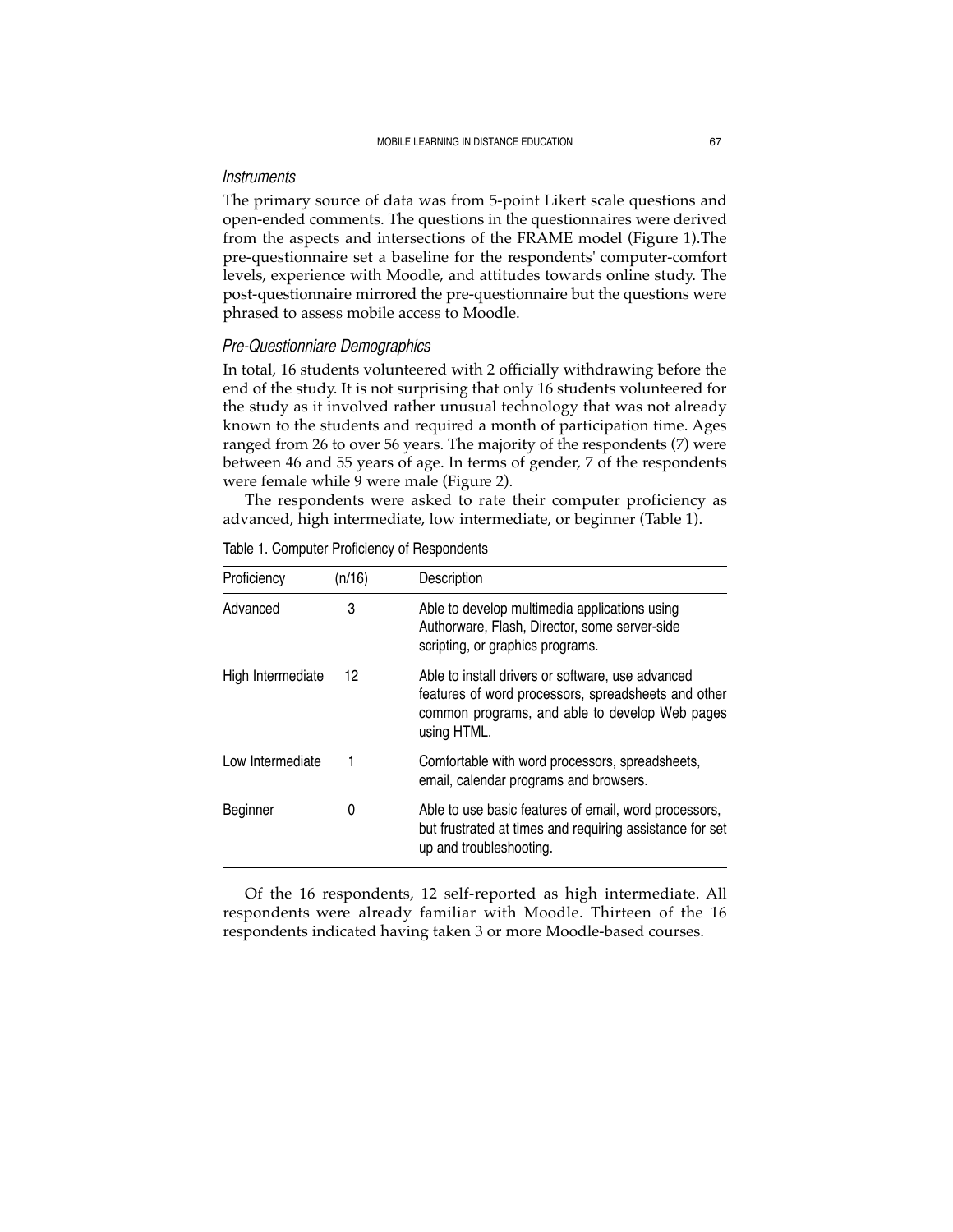The researchers were also interested in the respondents' prior experience with mobile devices in general. Table 2 shows the number of respondents who indicated having used mobile devices such as cellular telephones, PDAs, smartphones, MP3 players, digital cameras, and other devices.

| Device                           | (n/16) | (%)   |  |
|----------------------------------|--------|-------|--|
| Cellular Telephone               | 14     | 87.5% |  |
| Personal Digital Assistant (PDA) | 11     | 68.8% |  |
| Smartphone                       | 3      | 18.8% |  |
| MP3 Player                       | 14     | 87.5% |  |
| Digital Camera                   | 14     | 87.5% |  |
| Other                            | 1      | 6.2%  |  |

Table 2. Prior Experience with Mobile Devices

It is notable that 2 people reported never having used a cellular telephone before. The distribution of mobile devices used by the respondents included 8 small flip-phones, 5 smartphones, 1 PDA, and 1 Sony Play Station, and 2 unidentified devices (Table 3):

Table 3. Devices Used by Respondents

| Respondent | Phone                             | <b>Network</b> | Comments                                                        |
|------------|-----------------------------------|----------------|-----------------------------------------------------------------|
| 1.         | Sanyo Katana 6600<br>(flip phone) | Bell (CDMA)    |                                                                 |
| 2.         | Blackberry 8700<br>(smartphone)   | Rogers (GSM)   |                                                                 |
| 3.         | Blackberry<br>(smartphone)        | Bell (CDMA)    |                                                                 |
| 4.         | Samsung SGH-d807<br>(flip phone)  | Rogers (GSM)   |                                                                 |
| 5.         | Motorola e815<br>(flip phone)     | Not available. | Could not access system<br>since phone was not<br>Java-enabled. |
| 6.         | Samsung SPHM510<br>(flip phone)   | Not available  |                                                                 |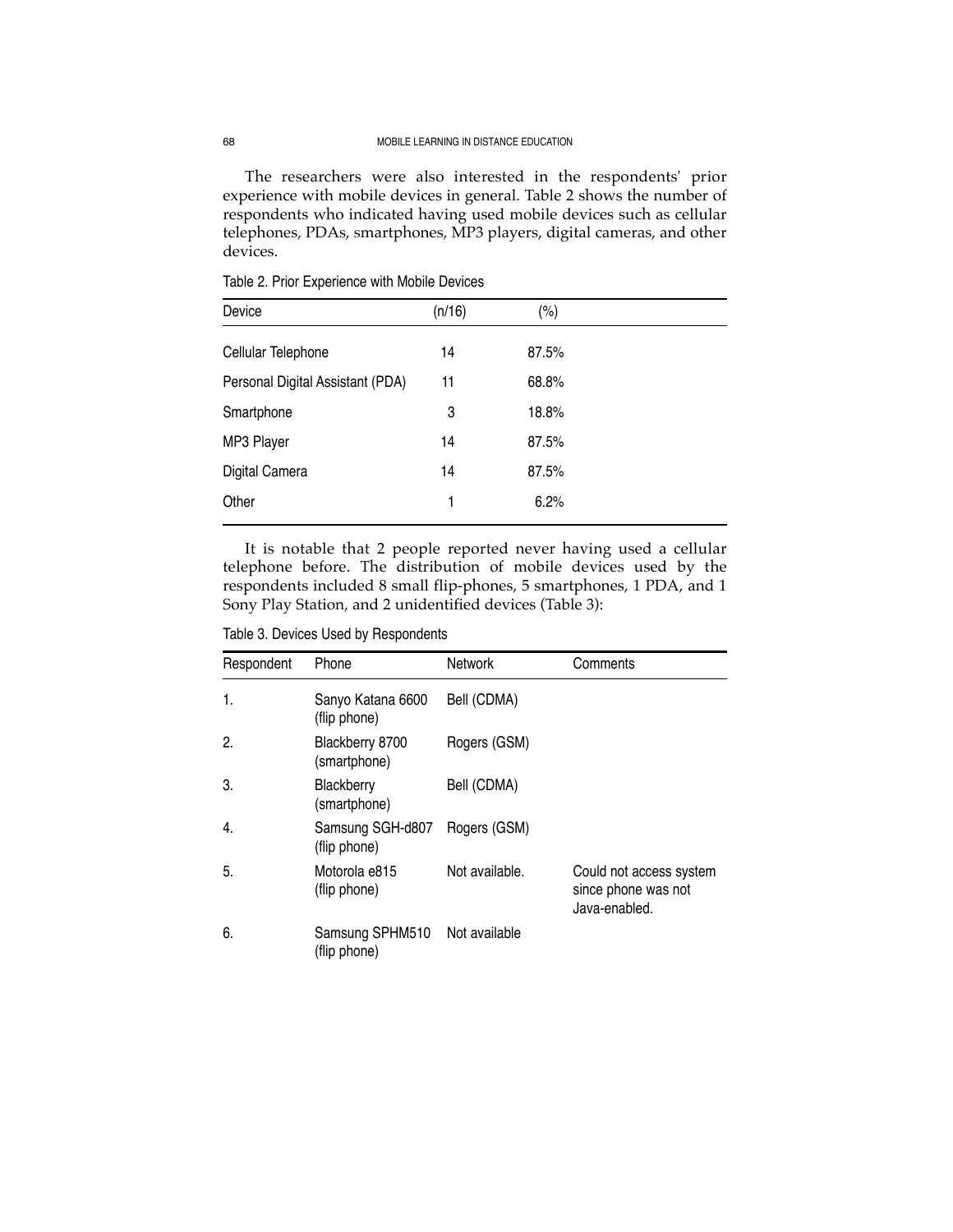| Respondent | Phone                                     | <b>Network</b>             | Comments                                                                                                                                                     |
|------------|-------------------------------------------|----------------------------|--------------------------------------------------------------------------------------------------------------------------------------------------------------|
| 7.         | Motorola W510<br>(flip phone)             | Fido (GSM)                 |                                                                                                                                                              |
| 8.         | Blackberry 8100<br>(smartphone)           | Rogers (GSM)               |                                                                                                                                                              |
| 9.         | LG<br>(flip phone)                        | Sasktel (GSM)              |                                                                                                                                                              |
| 10.        | Motorola v262<br>(flip phone)<br>Sony PSP | Rogers (GSM)<br>WiFi (PSP) | Unable to access with<br>Motorola, but could<br>receive SMS; tried Sony<br>Playstation, could not<br>install MobiGlam, but could<br>navigate like a website. |
| 11.        | Samsung SPHA660<br>(flip phone)           | Bell (CDMA)                |                                                                                                                                                              |
| 12.        | Blackberry 8700<br>(smartphone)           | Rogers (GSM)               |                                                                                                                                                              |
| 13.        | <b>PDA</b>                                | WiFi                       | No SMS through PDA.                                                                                                                                          |
| 14.        | <b>Blackberry Pearl</b>                   | Telus (CDMA)               |                                                                                                                                                              |

Of the 16 respondents, 13 successfully logged into MobiGlam. There was a fairly even distribution of networks (CDMA and GSM) used to access MobiGlam. Two respondents successfully connected through Wireless Fidelity (WiFi), but could not receive text messages.

## *Post-Questionnaire Demographics*

Of the 16 original respondents, 9 completed the post-questionnaires: 6 male and  $3$  female (Figure 3). Similar to the pre-questionnaire demographics, ages ranged between 26 and 56 with the majority in the 46 to 55 age range.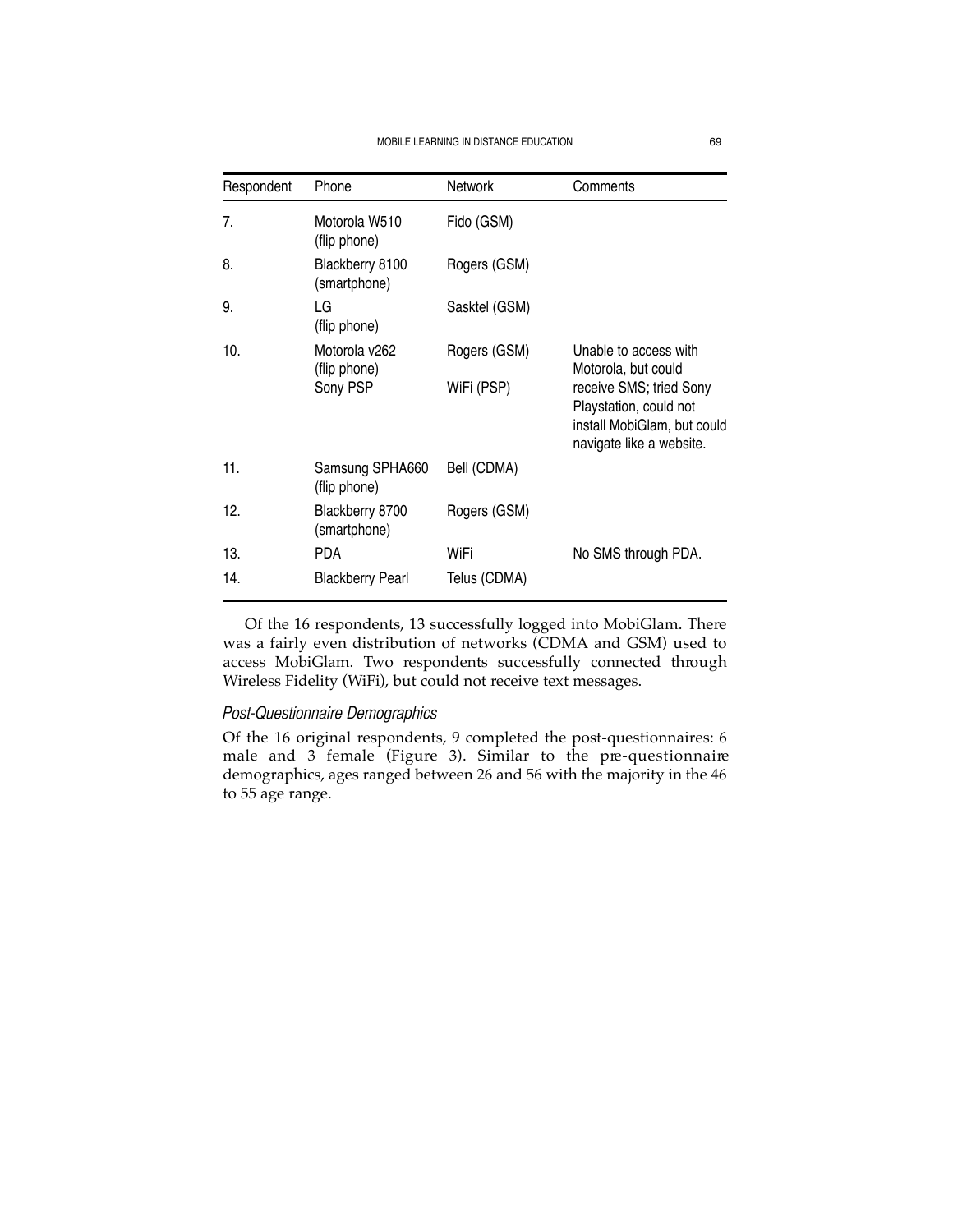

*Figure 3. Gender and age of respondents for post-questionnaire*

Of the 9 respondents who completed the post-questionnaire, 7 indicated that they had sent and received text messages (SMS) prior to the study, while only 3 had ever used a mobile device to access the Internet prior to this study.

#### **Results**

To analyze the data, the researchers first looked at indicators of system activity, then examined the pre- and post-questionnaire responses for each intersection of the FRAME model: device usability, interaction learning, and social technology.

## *System Activity*

System activity reports indicated that for the 13 respondents who had successfully logged onto MobiGlam, total frequency of access per user ranged between 3 and 35 times over the month-long testing period (Figure 4).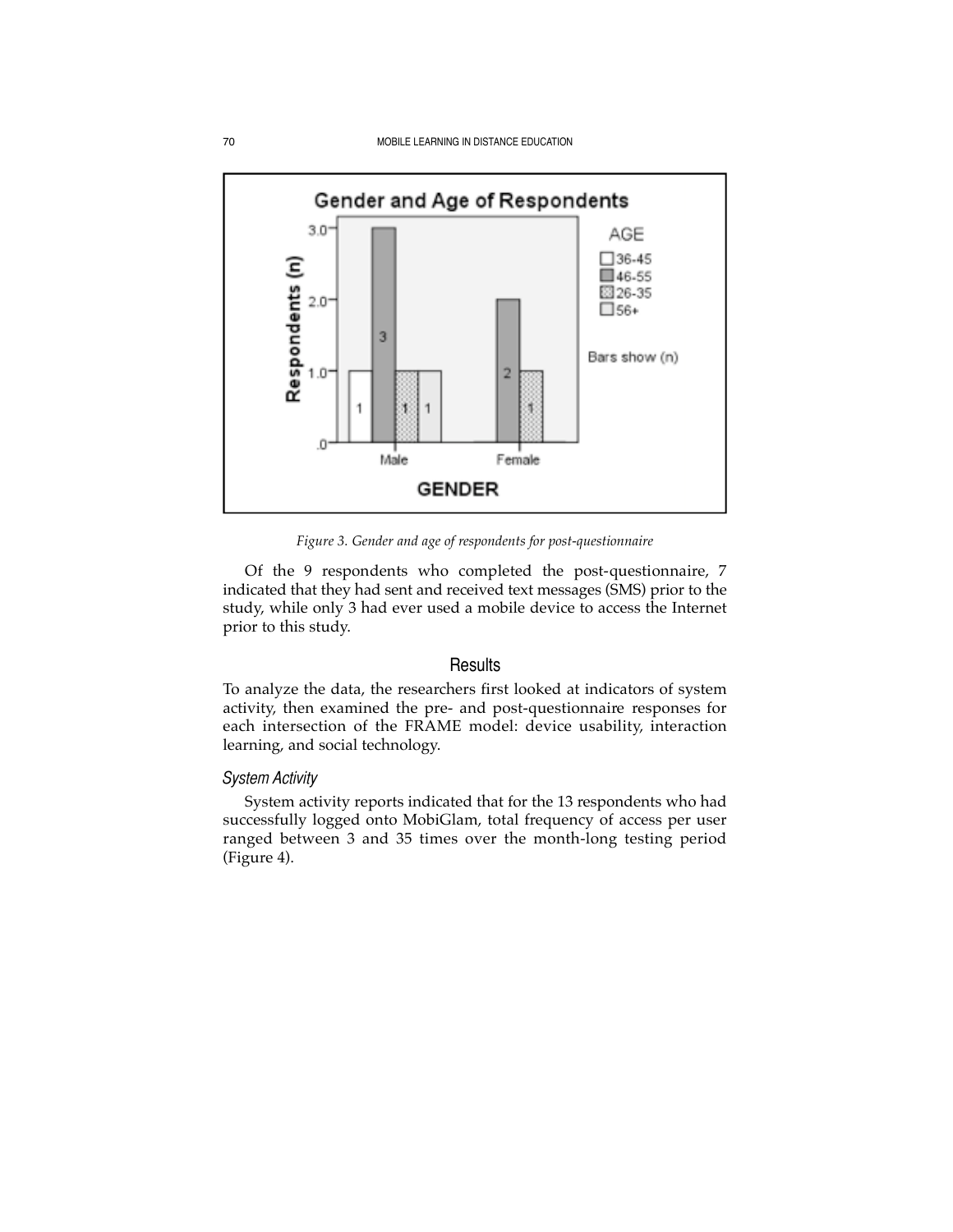

*Figure 4. Frequency of access to MobiGlam* 

On average, each respondent received approximately 63.5 SMS messages over the month-long testing period (Table 4).

Table 4. Number of SMS Messages Received

|                       | Number of<br><b>SMSs</b> | Download<br><b>SMS</b> | Send<br>Messages | <b>News</b><br>Notifications Notifications | Forum |
|-----------------------|--------------------------|------------------------|------------------|--------------------------------------------|-------|
| Average per<br>person | 63.5                     | 3.67                   | 3.58             | 4.33                                       | 46.3  |

The average numbers of attempts to download MobiGlam was 3.67 times. The researchers had to assist some of the respondents with the download and install process. In some cases, the participants had successfully installed the application, but were unable to locate it on their devices. Some of the respondents also needed a tutorial about the browser and SMS features of their devices. Table 4 also shows that forum activity produced the largest number of SMS messages.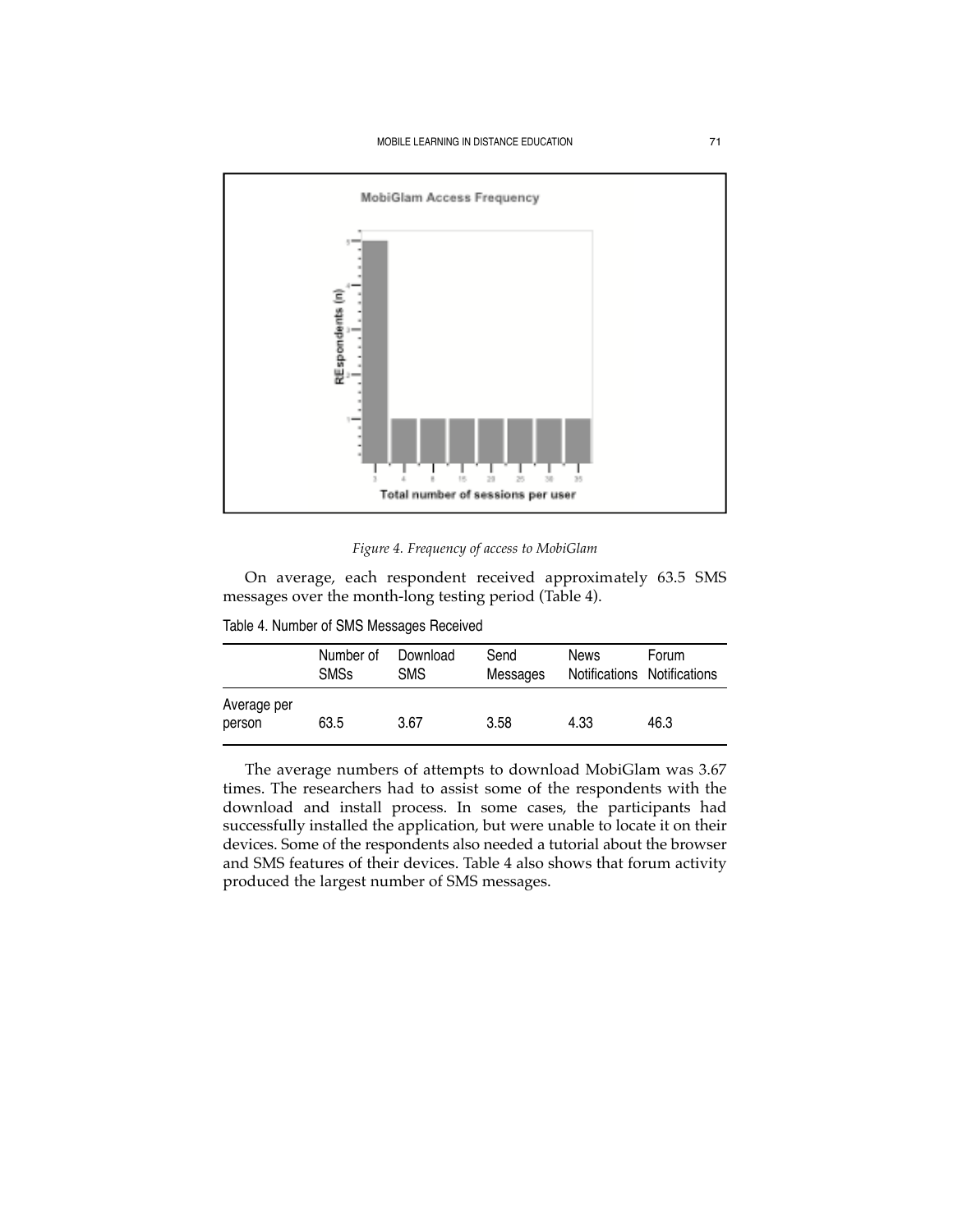#### *Interaction Learning*

The interaction learning intersection (Figure 1) takes into account the interaction between the individual learner and others in their learning and social environments. The researchers wanted to explore the degree of exchange experienced by the respondents in MobiGlam as compared to what they normally experience in their Moodle courses.

| Activity                                                                                  | Moodle<br>(Pre-questionnaire) | Mobile<br>(Post-Questionnaire) |
|-------------------------------------------------------------------------------------------|-------------------------------|--------------------------------|
| Check News                                                                                | 3.25                          | 3.0                            |
| Check Forums                                                                              | 3.81                          | 2.12                           |
| <b>Access Static Information</b>                                                          | 2.94                          | N/A                            |
| Contact other Students<br>Contact Instructor(s)                                           | 1.19                          | 1.71                           |
| (Using any technology)                                                                    | 0.93                          | 1.14                           |
| Average                                                                                   | 2.42                          | 1.99                           |
| (Scale: $0 = 0$ times, $1 =$ once, $2 =$ twice, $3 = 3$ times, and $4 = 4$ or more times) |                               |                                |

Table 5. Frequency of interaction per Week

Table 5 shows that the respondents' reported "normal" frequency of checking news and forums in Moodle were higher than those of the pilot project. Yet, it is notable that on the pre-questionnaire, respondents reported only directly contacting others in their Moodle course 1.19 times per week and their instructors only 0.93 times per week.

Table 6. Motivation to Interact

| Opinions              | Moodle<br>(Pre-questionnaire)                                                                                                  | Mobile<br>(Post-Questionnaire) |
|-----------------------|--------------------------------------------------------------------------------------------------------------------------------|--------------------------------|
| Motivated to Interact | 3.31                                                                                                                           | 1.13                           |
|                       | (Scale: $0 = \text{not}$ at all, $1 = \text{not}$ very, $2 = \text{neutral}$ , $3 = \text{somewhat}$ , and $4 = \text{very}$ ) |                                |

Table 6 shows that the respondents reported being very motivated to interact with each other in the Moodle environment, but that their motivation would not likely increase as the result of mobile access. It is interesting to note the low frequency of interaction reported (Table 5) compared to their reported levels of motivation to interact with other students in Moodle here.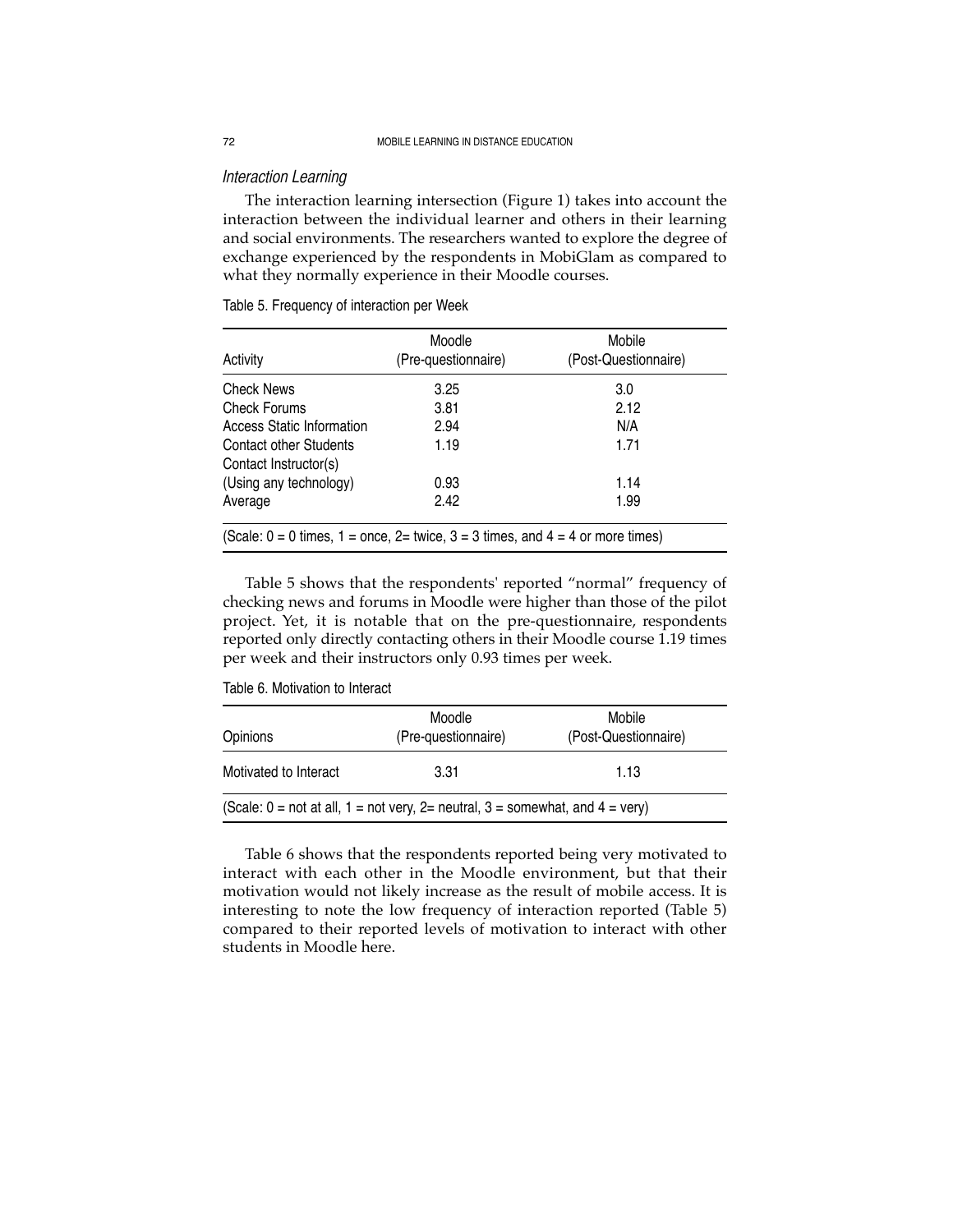#### MOBILE LEARNING IN DISTANCE EDUCATION 73

| Opinions                                                                                                                       | Moodle<br>(Pre-questionnaire) | Mobile<br>(Post-Questionnaire) |
|--------------------------------------------------------------------------------------------------------------------------------|-------------------------------|--------------------------------|
| Feelings of "connectedness"                                                                                                    | 2.94                          | 1.15                           |
| (Scale: $0 = \text{not}$ at all, $1 = \text{not}$ very, $2 = \text{neutral}$ , $3 = \text{somewhat}$ , and $4 = \text{very}$ ) |                               |                                |

|  | Table 7. Sense of Connectedness |  |
|--|---------------------------------|--|
|  |                                 |  |

Questionnaire results shown in Table 7 indicate that the respondents feel quite connected in their interactions through Moodle. However, they indicated that mobile access would not make them feel more connected to others (1.15, "not very").

### *Social Technology*

The social technology intersection (Figure 1) represents the effectiveness of the technology to permit users to access each other as well as external systems and information.

| (Post-Questionnaire)                                                                                                           |
|--------------------------------------------------------------------------------------------------------------------------------|
| 2.25                                                                                                                           |
| 2.0                                                                                                                            |
| 2.13                                                                                                                           |
| (Scale: $0 = \text{not}$ at all, $1 = \text{not}$ very, $2 = \text{neutral}$ , $3 = \text{somewhat}$ , and $4 = \text{very}$ ) |

Table 8. Flexible and Networking

Table 8 shows the participants reported that the importance of flexible access to their Moodle courses was very high (3.56). However, when asked the same question regarding mobile access on the post-questionnaire, the response was substantially lower (2.25). A rating 2.25 suggests the respondents may not consider mobile access as important as basic desktop computer access to their LMS. When asked how satisfied they were with their network connections for their mobile devices, the respondents rated it as 2.0 on the scale of 0 to 4.

#### *Device Usability*

The device usability intersection (Figure 1) is an indicator of how usable a system is. Usability is affected by navigation, learnability, memorability, and portability.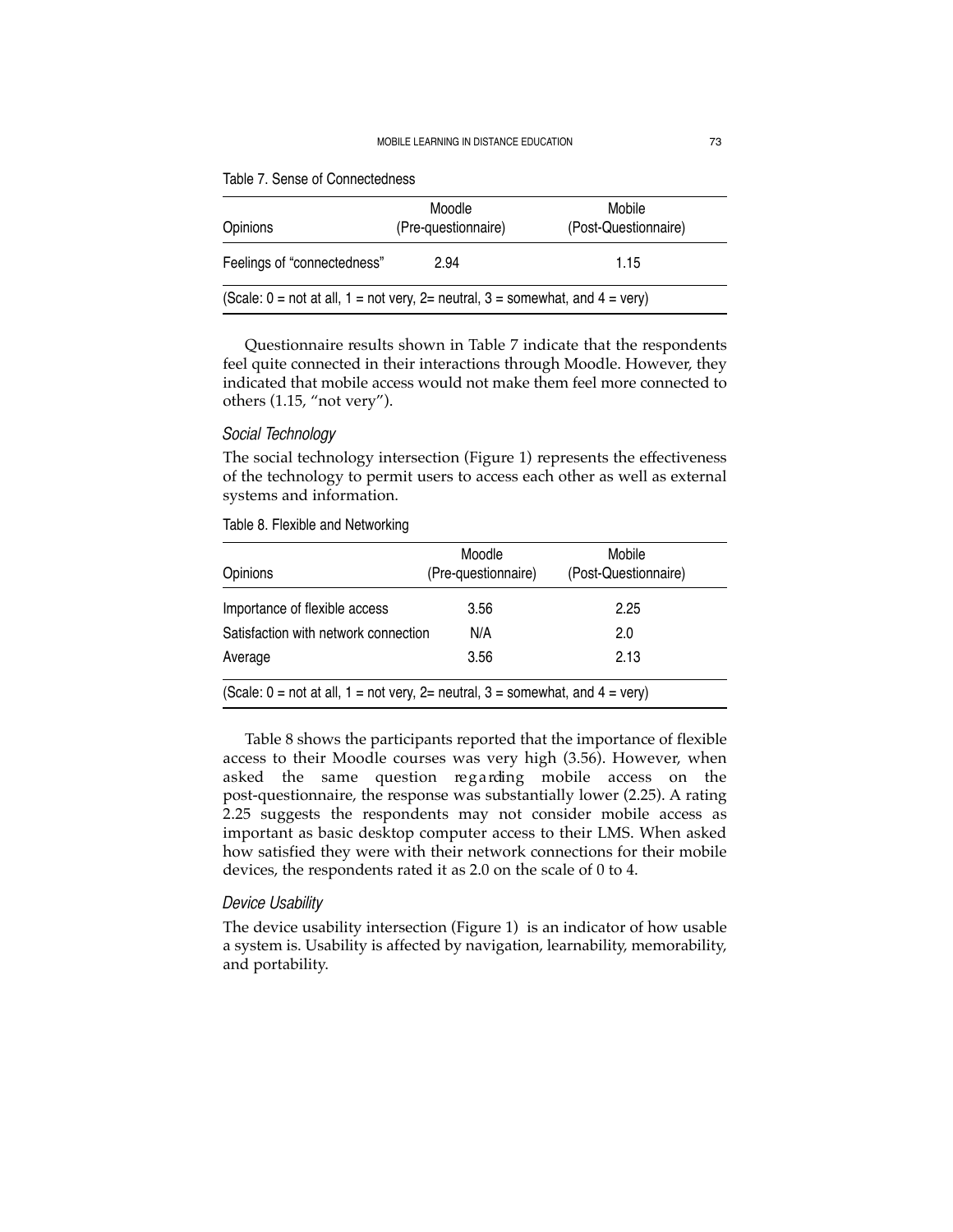| Opinions                                                                                                                       | Moodle<br>(Pre-questionnaire) | Mobile<br>(Post-Questionnaire) |  |
|--------------------------------------------------------------------------------------------------------------------------------|-------------------------------|--------------------------------|--|
| Satisfied with Moodle/mobile device                                                                                            | 3.38                          | 2.75                           |  |
| Easy to navigate                                                                                                               | 3.75                          | 1.88                           |  |
| Easy to learn                                                                                                                  | 3.88                          | 2.88                           |  |
| Average                                                                                                                        | 3.67                          | 2.50                           |  |
| (Scale: $0 = \text{not}$ at all, $1 = \text{not}$ very, $2 = \text{neutral}$ , $3 = \text{somewhat}$ , and $4 = \text{very}$ ) |                               |                                |  |

Table 9. Device Usability Ratings

The respondents indicated a higher satisfaction level with Moodle (3.38) compared to how satisfied they were with their mobile devices (2.75). These two responses cannot be compared directly, but can be used to get a sense of a baseline for Moodle and the mobile devices themselves. Both responses were somewhat positive. Table 9 shows that the respondents almost universally indicated that the navigation and learnability of Moodle was good. Ratings for navigation were significantly lower for MobiGlam (1.88) compared to those for Moodle (3.75).

In order to explore the effects of device familiarity, the respondents were asked to rate their satisfaction with the input (i.e., typing and texting) and output (reading) of the devices themselves. Table 10 shows the respondents rated these features low (1.63).

| Opinions                                                                                                                       |
|--------------------------------------------------------------------------------------------------------------------------------|
| Satisfied with input                                                                                                           |
| Satisfied with output                                                                                                          |
| (Scale: $0 = \text{not}$ at all, $1 = \text{not}$ very, $2 = \text{neutral}$ , $3 = \text{somewhat}$ , and $4 = \text{very}$ ) |

Table 10. Mobile Device Input and Output Ratings

The researchers also tracked reported locations of access. Most respondents indicated accessing the system from home, work and transit (Table 11).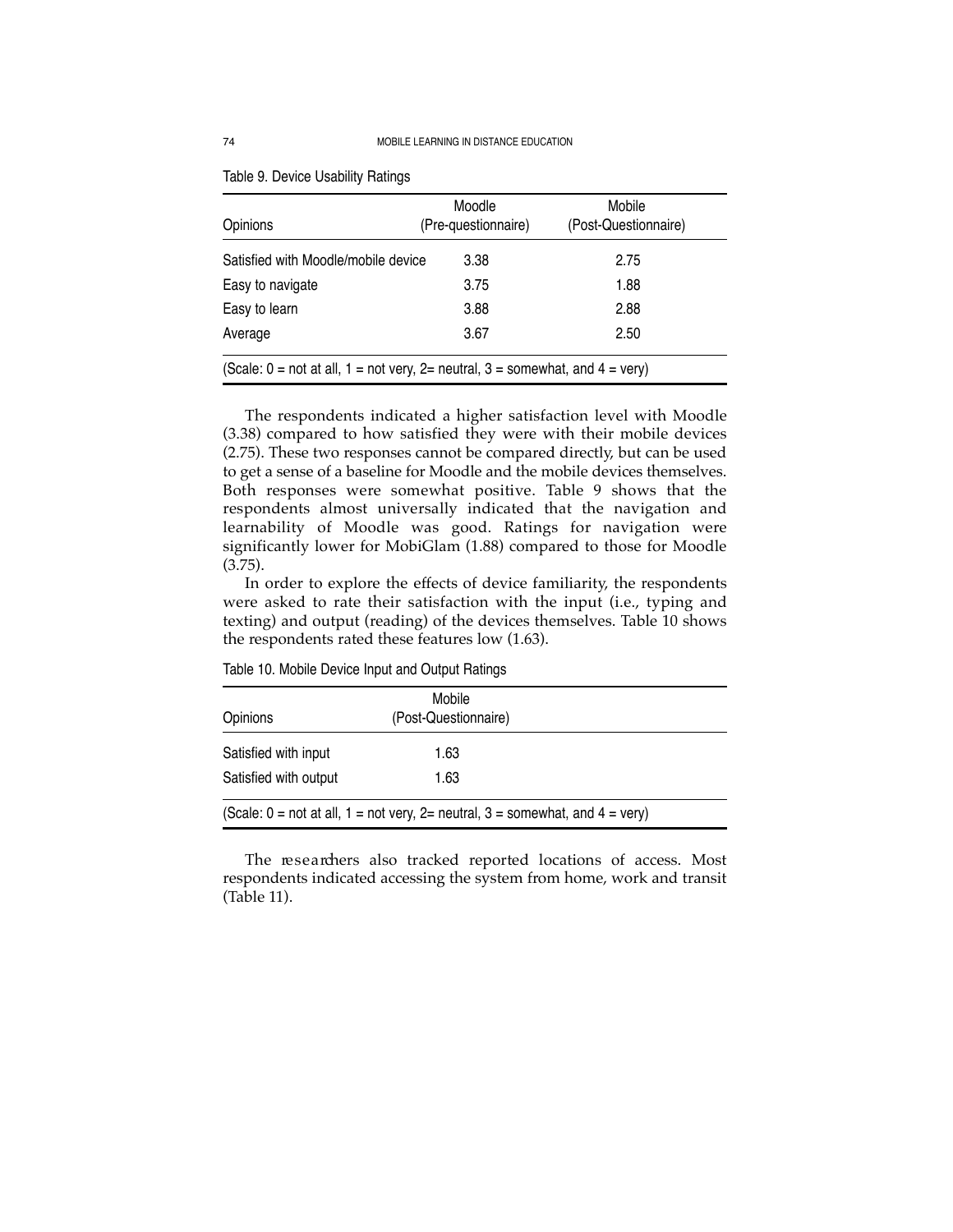Table 11. Locations of Access (Post-Questionnaire)

|     |  | Location Home Work Transit Waiting Room Outside | Other |  |
|-----|--|-------------------------------------------------|-------|--|
| (n) |  |                                                 |       |  |

#### *Study Patterns and Attitudes*

The pre- and post-questionnaires both contained questions regarding the respondents' sense of control, organization, and preferences for online study.

| Opinions                                                                                                                       | Moodle<br>(Pre-questionnaire) | Mobile<br>(Post-Questionnaire) |  |  |  |
|--------------------------------------------------------------------------------------------------------------------------------|-------------------------------|--------------------------------|--|--|--|
| Sense of control                                                                                                               | 3.31                          | 2.13                           |  |  |  |
| Sense of being organized                                                                                                       | 3.44                          | 1.63                           |  |  |  |
| "Like" to study online/mobile                                                                                                  | 3.88                          | 0.88                           |  |  |  |
| Average                                                                                                                        | 3.51                          | 1.55                           |  |  |  |
| (Scale: $0 = \text{not}$ at all, $1 = \text{not}$ very, $2 = \text{neutral}$ , $3 = \text{somewhat}$ , and $4 = \text{very}$ ) |                               |                                |  |  |  |

Table 12. Control, organization, and preference for online study

Table 12 shows that the student's sense of control with online study through Moodle was quite high (3.31), but that they did not feel strongly that mobile access would increase their sense of control (2.13).

Similarly, the respondents were asked to rate their sense of organization. Table 12 shows that the respondents indicated feeling very organized while using Moodle (3.44), but that mobile access would not increase this sense (1.63).

The most striking result became apparent when the respondents were asked how they like online learning. The average rating on the prequestionnaires for online learning with Moodle was very high (3.88). But, when asked on the post-questionnaires if they would like to study through a mobile system, the rating was extremely low (0.88).

To assess the impact of mobile learning on the participants, the postquestionnaire also contained two questions about their likelihood of using mobile technology in the future. The participants were asked if they would continue using SMS and continue accessing the Internet through their devices (Table 13).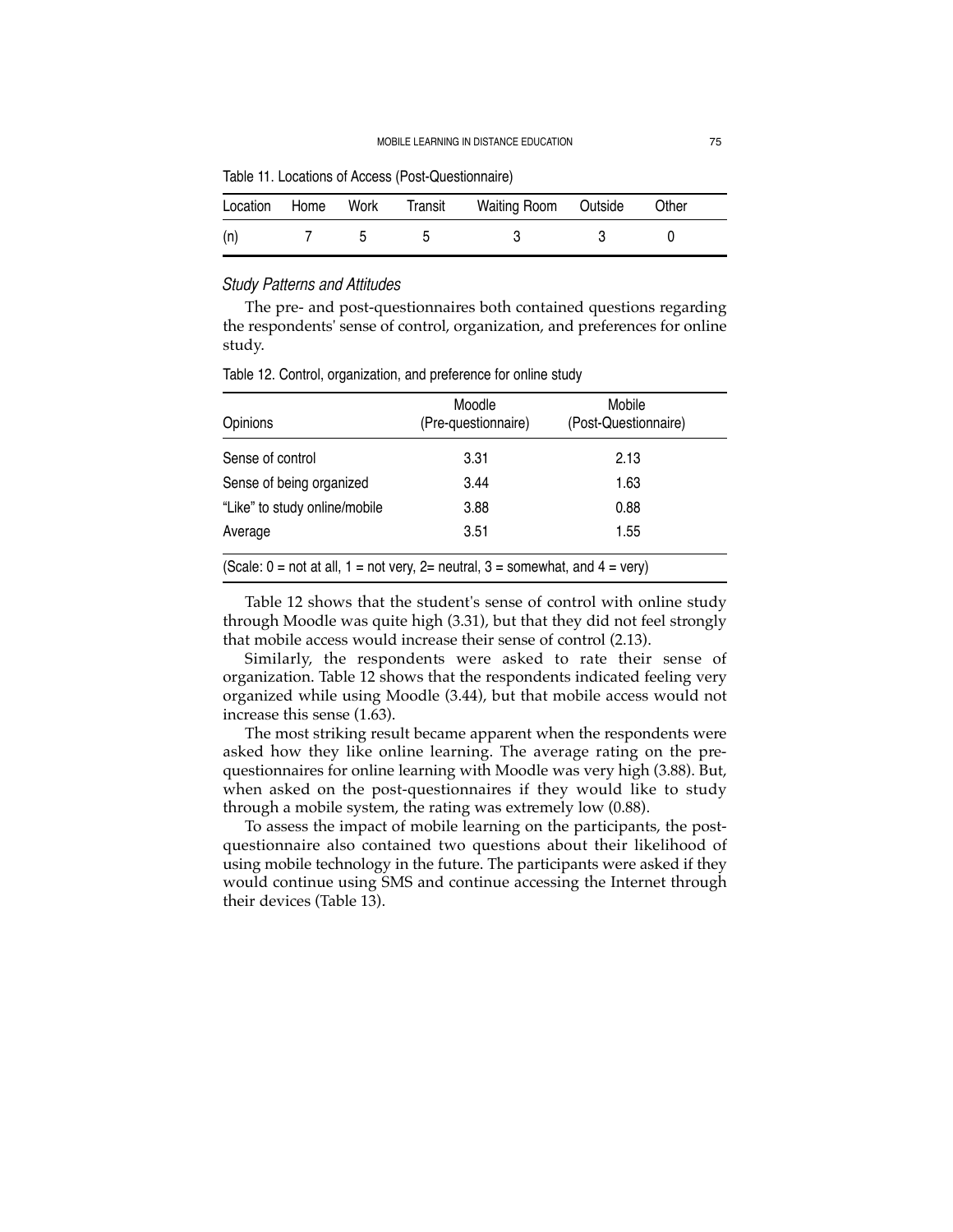| Intended Future Use                                      | Yes | No | Maybe |
|----------------------------------------------------------|-----|----|-------|
| Continue to use SMS<br>personally                        |     |    |       |
| Continue to access the Internet<br>through mobile device |     | b  |       |

Table 13. Effects upon Student Activity Patterns (Post-Questionnaire)

Of the original 16 respondents, only 7 indicated having experience sending and receiving SMS messages (44%) and only 3 indicated having used their mobile devices to browse the Internet (19%). Of the final 9 who completed the post-questionnaire, 5 indicated they would continue using SMS (56%) and 3 indicated that they would continue accessing the Internet with their mobile devices (33%) (Table 13).

### *Respondents General Ratings and Recommendations for Implementation*

Although the ratings for Moodle usability, interaction, and networking were all significantly higher than those for mobile access, there was support for university-wide provision of mobile access (Table 14).

Table 14. Student recommendations for university-wide implementation of mobile technology (Post-Questionnaire)

| Recommendations                    | Yes | No | Maybe |
|------------------------------------|-----|----|-------|
| Offer SMS service                  |     |    |       |
| Provide mobile access to courses 5 |     |    |       |

## **Discussion**

Within the context of the current study, the researchers discovered that the controls and constraints of the device usability (DL), interaction learning (LS), and social technology (DS) intersections were at such a level so as to impede the learner's choices and motivation (Figure 1: The FRAME Model). While the mobile learning system did not break down entirely, it was less effective than it could have been. Usability, interaction, and social networking ratings were consistently higher for Moodle than for MobiGlam. Nevertheless, the respondents showed support and optimism with regard to the potential of mobile access.

#### *Interaction Learning*

The respondents indicated having interacted more overall in this mobile pilot than they reported as their normal interaction levels in the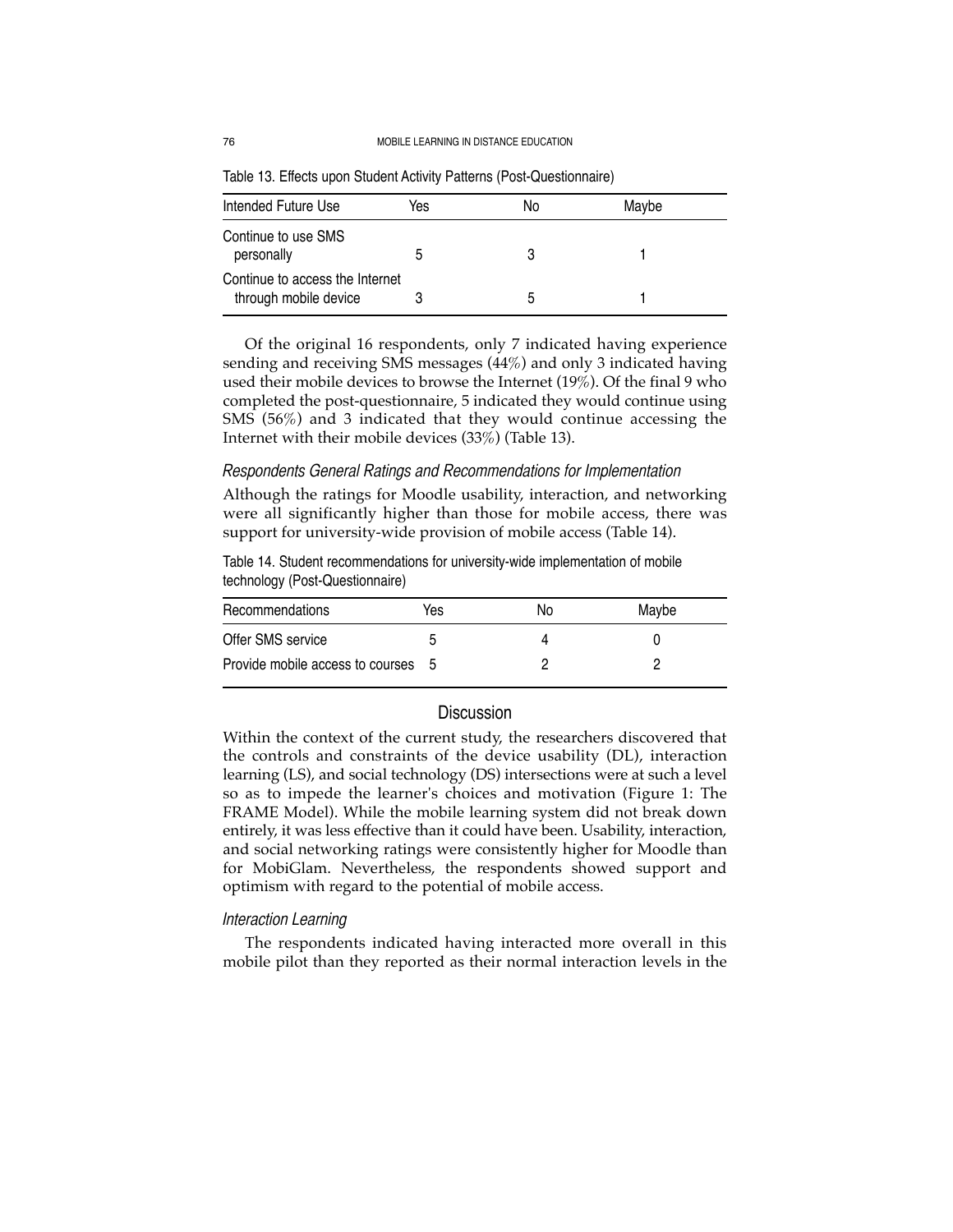LMS. However, learners reported checking their news and forums (specific activity modules) more in their real Moodle courses than this pilot project—possibly because the sample course used in this study was not a real course. It is also important to note that the respondents did not necessarily have to log in to be kept informed of activity in the project; they were kept abreast of the activity through real-time, event-triggered SMS messages associated with the forums and other LMS modules. Further testing over a longer period of time should be done to ascertain if these notifications, the novelty of the technology, or scheduled activities truly influence the respondents' behaviour and to what degree.

Overall, the majority felt that mobile access would not increase their motivation to interact or their sense of connectedness. Although the participants reported that they were normally in contact with other students and their instructors approximately once per week, they also reported normally feeling very connected (without mobile access). One respondent commented on the post-questionnaire, "the major benefits from using mobile devices is the possibility of real-time communication with instructors or fellow students." Hence, there is some ambiguity regarding the respondents' motivation and needs for interaction. A sense of emotional and intellectual connectedness, therefore, may be dependent upon quality of interaction more than quantity or mode of interaction. It is also possible that online learners depend highly on those of their immediate social circles rather than on direct contact with instructors and fellow distance students.

### *Social Technology*

Many respondents on the post-questionnaires indicated that mobile access would be helpful for those who were traveling and did not have computer access or network connections: "students who don't have access to typical computer-based Internet connections can still access various parts of the learning environment." They acknowledged the constraints of computer network connections and the possibility of increasing their ability to maintain contact through mobile networks. However, they rated the importance of flexible mobile access fairly low while their preferences for flexible access to their LMS remained higher. Certainly, the bandwidth limitations for the smartphones and flip phones would have been much more limited than for their desktop computers. Therefore, this result is not entirely surprising. It is possible that the constraints of network access and the student's need to accomplish a task must reach a particular balance to trigger greater use of mobile networks. If so, the nature of this balance must be explored further.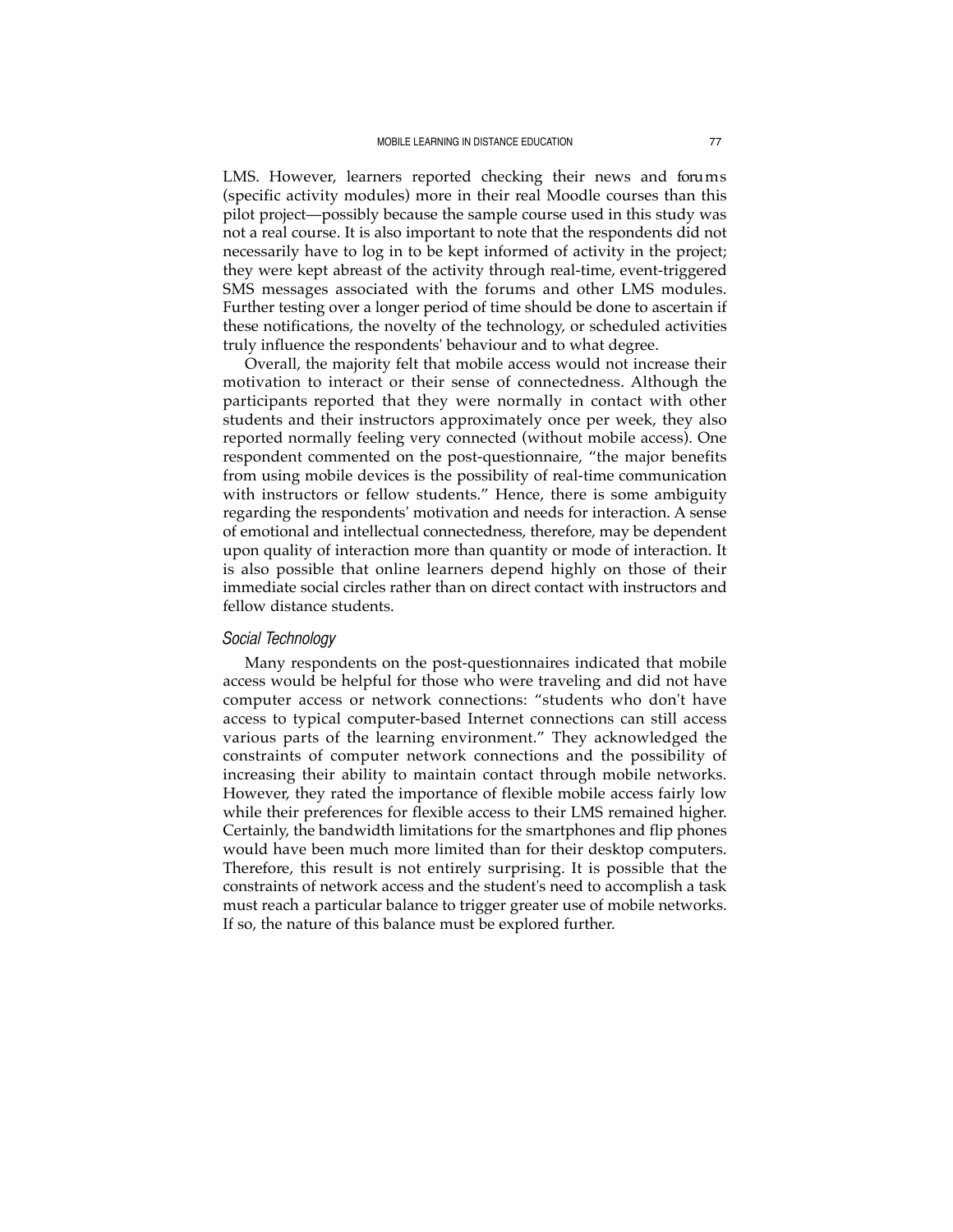#### *Device Usability*

While the device usability questions may appear to be asking about the usability of Moodle or MobiGlam, it is difficult to separate the usability of the system (software) from the usability of the computer or device (hard ware) being used to access the system. On the postquestionnaire, a participant commented, "perhaps communication would be better with a Blackberry, but the cell phone screen has too many drawbacks to be used to extend online learning services." Another indicated that "the tiny screen and limited input capabilities make the mobile devices much less useful than the computer installations we use normally." Along with difficulty entering text and limited screen size, others commented on the inefficient navigation on the small devices. In actual usage for the average learner, the software experience is naturally mediated by the hard ware. The low ratings for usability may be considered a realistic indicator of the user's dissatisfaction, but it is important to understand this distinction: if a user is unfamiliar with the device, his/her perception of the usability of the system, as a whole, will decrease. To more accurately assess mobile software alone, one would have to control for the influences of hardware characteristics (breaking Paulson's freedom of media dimension).

There is little doubt that some of the low ratings for device usability resulted from lack of familiarity with the mobile devices as well as a lack of familiarity with text messaging and mobile Internet browsing. Of the original 16 volunteers, 2 had never used a cellular telephone. Of the 9 respondents who completed the post-questionnaires, 7 had previously sent or received text messages, but only 3 had ever used their mobile devices to access the Internet. One respondent openly admitted "My frustration stems from not knowing the functions of my phone. Had I taken the time to learn my phone's capabilities better, then my experience would have been more positive. The constraints were with me, I'm sure." During the study, some respondents commented on the fact that the SMS messages only contained truncated versions of the discussion forum postings. Few of them were aware of the 160 character limit on SMS messages and that the messages were only notifications to determing whether or not logging would be worthwhile. Usability, therefore, was constrained to some degree by the respondents' skill and knowledge of the hardware and software systems.

Training videos for introducing the project and showing how to download, install, and navigate in MobiGlam were available. However, 4 of the 9 post-questionnaire respondents indicated that they had not viewed the videos. None of the respondents had logged into the emulator to learn how to navigate through the system prior to actually installing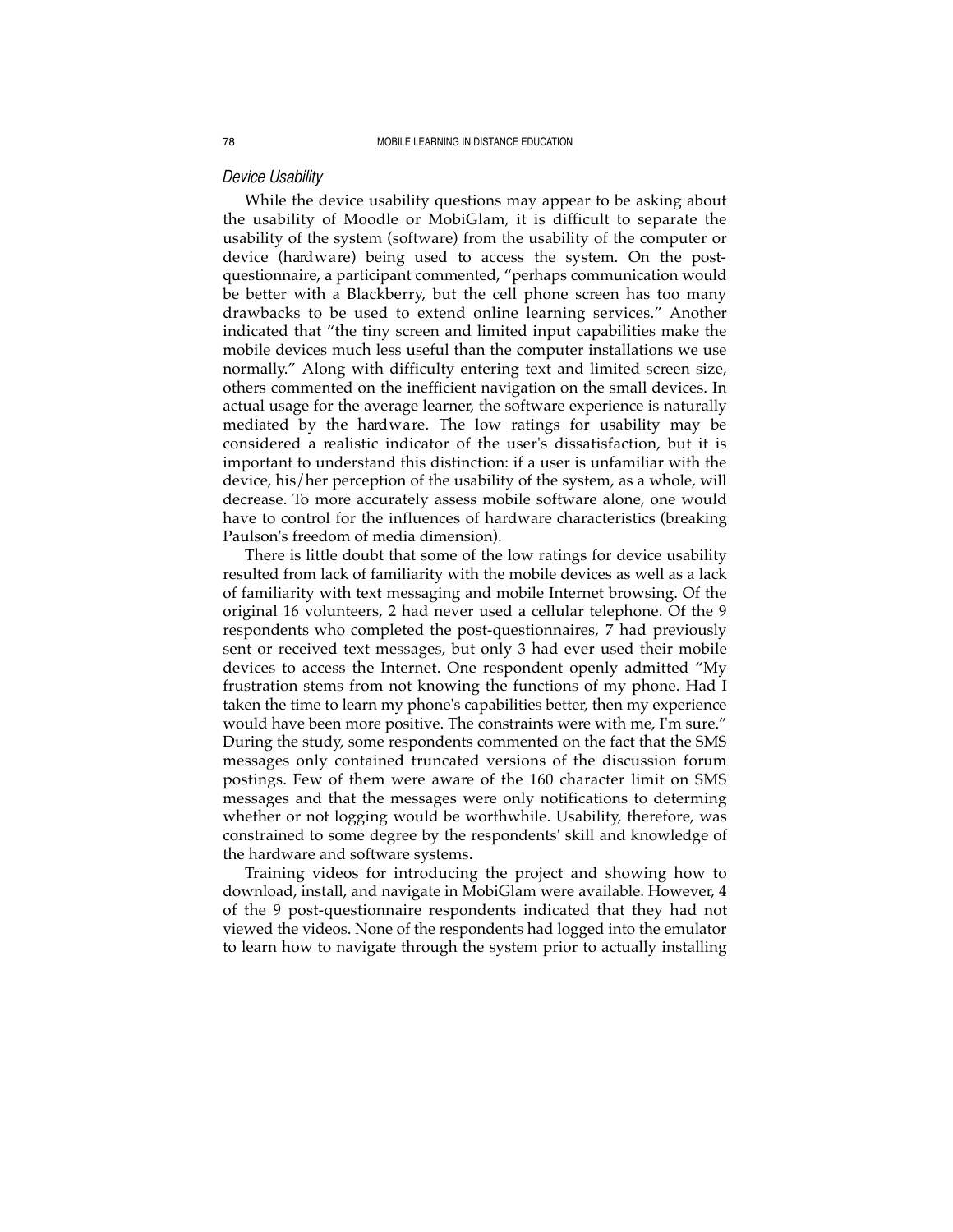the application. One participant commented on having difficulty accessing MobiGlam. Coincidentally, this respondent indicated not having watched the training videos. More effective training methods to help the respondents become familiar with their devices and gain confidence with the mobile software may have improved device usability ratings.

On the question of portability, the researchers attempted to model behaviour by texting messages such as "Hello from the forest trails at the university." Yet, few respondents indicated having attempted to access the system from remote locations outside or in more unique situations. In fact, post-questionnaire comments indicated that portability was not always perceived as a positive characteristic: "Using the mobile device anywhere doesn't get me involved in thinking about topics. I just checked postings without really engaging in any 'learning'." Another respondent alluded to the potential intrusiveness of mobile learning: "I would prefer to access Moodle than have it access me." Such comments suggest that these respondents had not yet reached the control-constraint-need threshold necessary to stimulate adaptation.

#### *Study Patterns and Attitudes*

Some respondents indicated that email remained their preferred method of communication: "I'm happy with the email communications medium. I rarely telephone my instructors or peers and rely solely on email. Would text-messaging help me? No, it wouldn't." Five respondents indicated that mobile learning would not affect their study patterns. One respondent did not appear to be swayed by the promises of text messaging: "I prefer to type rather than text message. Tutors should be checking the Moodle site regularly anyway. If a tutor doesn't check the site regularly, why would they be more inclined to respond to an SMS message?" This response does not acknowledge that an instructor might respond to a message if her cellular telephone were to ring with a realtime notification from a student. Contrary to the low Likert scale ratings, some respondents' comments revealed that they *would adapt* their behaviour to the mobile environment:

It would not change the way that I study or interact. The only major advantage would be the ability to instant message when a very rapid response was required.

I probably wouldn't use the messages MORE; I'd just use them at different times, rather than waiting until I was co-located with my computer.

While the mobile system left one student feeling less organized ("I felt disorganized and did not really know what course of action to take"),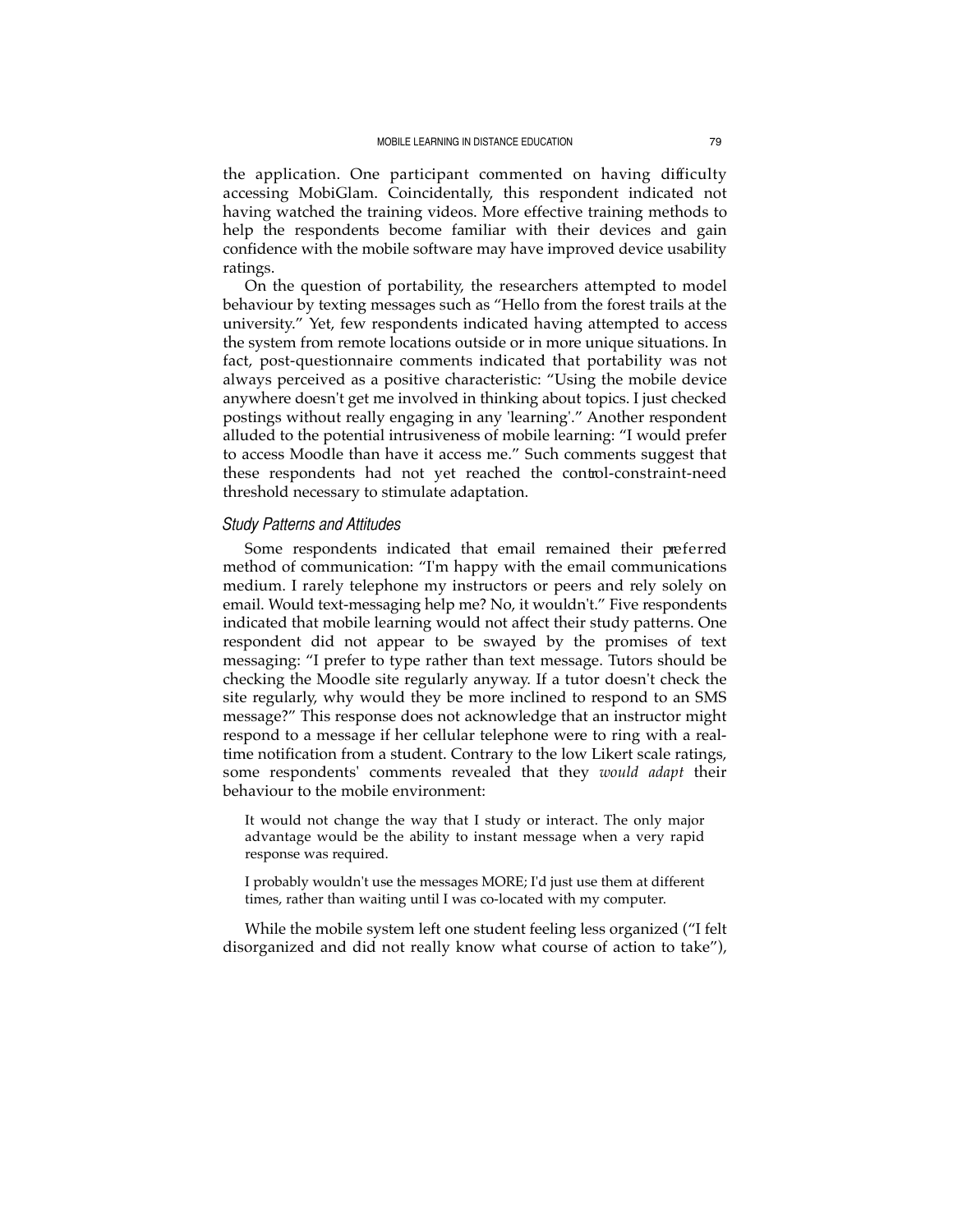another respondent indicated that mobile access would increase her sense of control over communication as there is "more security in knowing the person will get the message, rather than hoping they check their messages, or have attached messages to their email."

All of the respondents in this study were over 25 years of age with the majority falling into the 46 to 55 year range. This age range is consistent with overall program demographics which show students to be in their mid-40s (Fahy et. al., 2009). One respondent noted: "My kids in university thought this was the greatest idea (ages 19 and 20)-to be contacted via phone for important messages about classes, or to access some class info. For me, it was a hassle to read and post …" The researchers would like to better understand the mobile comfort and skill levels of learners of varying age ranges.

Overall, the respondents showed support for the implementation of MobiGlam across the Master of Education program. One participant commented, "I enjoyed testing the system, but wouldn't use it on my cell phone if it was implemented in a course." Another felt that mobile access was not necessary if a student "has enough discipline to check on their courses every day."

## Conclusion

The researchers of this study recommend two important avenues for further research:

- 1. this study should be replicated in a real course and larger sample size to control for motivational effects, and
- 2. test MobiGlam with all respondents using the same devices. Although in the real world, this is an unlikely scenario, such as test would allow a controlled assessment of the software itself.

Depending on the results of the above tests, the researchers recommend replicating the pilot with greater numbers of students. Technical support requirements must also be assessed.

Because of ongoing changes in cellular telephone technology and communications networks, the results of these studies may never be fully generalized among different countries and varying demographic groups. Particularly, within the Canadian context, cellular network costs and changing hard w a re make it increasingly difficult to design course materials for mobile delivery. But, the researchers maintain the importance of "device-agnostic" tools that permit learners the freedom to use whichever tools they prefer-be they accessibility-enhancing or simply for convenience.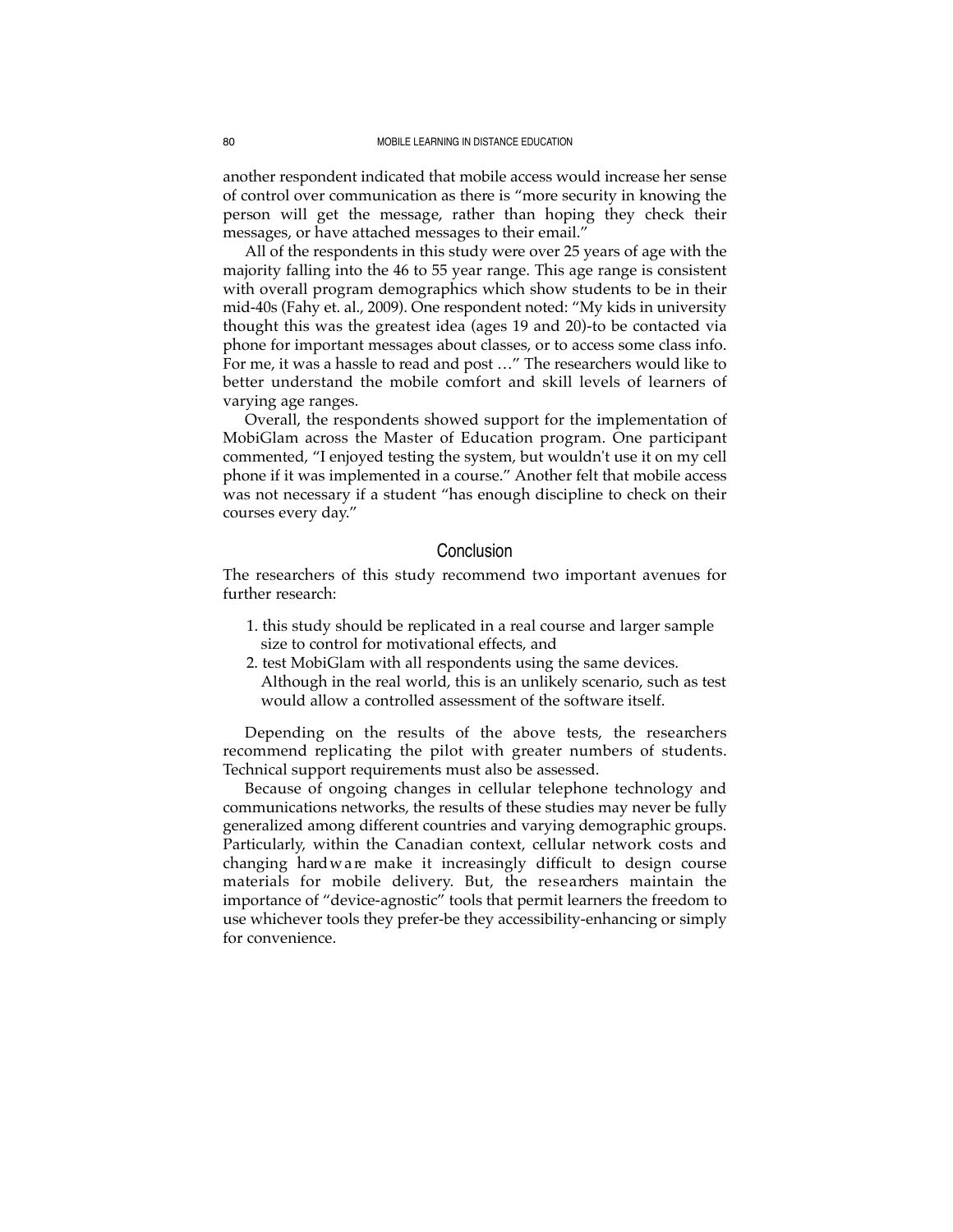### Acknowledgements

Thank you to Mr. Curtis Collicutt, Mr. Darren Harkness, and Dr. Fatma Elsayed Meawad for all your technical support.

#### References

- Ally, M. (2005). Multimedia information design for mobile devices. In M. Pagani (Ed.), *Encyclopedia of multimedia technology and networking.* Hershey, PA: Idea Group Inc.
- Anderson, T. (2008). Social software technologies in distance education. In M. Haughey, T. Evans & D. Murphy (Eds.), *International handbook of distance education* (pp. 167-184). Bingley, UK: Emerald Group Publishing Ltd.

Batpurev, B., & Uyanga, S. (2006, June). Using open source software for open and distance learning. *Information and Communications Technology for Social Development: An International Symposium*, Jakarta, Indonesia.

Bransford, J., Brown, A., & Cocking, R. (2000). *How people learn: Brain, mind, experience, and school* (expanded ed.). Washington, D.C.: National Academy of Sciences.

Burge, E. J., & Polec, J. (2008). Transforming learning and teaching in practice: Where change and consistency interact. In M. Haughey, T. Evans & D. Murphy (Eds.), *International handbook of distance education* (pp. 237-258). Bingley, UK: Emerald Group Publishing Ltd.

Caudill, J. G. (2007). The growth of m-learning and the growth of mobile computing: Parallel developments. *International Review of Research in Open and Distance Learning, 8*(2) Retrieved from http://www.irrodl.org/index.php/irrodl/article/view/348/873

- Chayko, M. (2008). Portable communities: The dynamics of online and mobile connectedness. Albany: State University of New York Press.
- Dron, J. (2007). *Control and constraint in e-learning: Choosing when to choose* (1st ed.). London: Idea Group Publishing.

Elsayed Meawad, F., & Stubbs, G. (2007). *A service oriented approach towards large scale deployment of mobile learning.* Unpublished manuscript.

- Fahy, P., Spencer, R., & Koole, M. (in press). *The self-reported impact of graduate program completion on the careers and plans of master's graduate: Second report in a series.*
- Harasim, L. (2000, July 3, 2009). Shift happens: Online education as a new paradigm in learning. *Internet and Higher Education, 3,* 41-61. doi:1096-7516/00/\$
- Hillman, D. C. A., Willis, D. J., & Gunnawardena, C. N. (1994). Learner-interface interaction in distance education: An extension of contemporary models and strategies for practitioners. *American Journal of Distance Education, 8*(2), 31-42.

Houser, C., P. Thorton. (2005). Poodle: A course-management system for mobile devices. *IEEE International Workshop on Wireless and Mobile Technologies in Education (WMTE'05)*, Tokushima, Japan.

Internet World Stats: Usage and Population Statistics. (2008). *Internet world stats: Usage and population statistics.* Retrieved August 9, 2008, from: http://www.internetworldstats.com/stats.htm

Kenny, R. F., Van Neste-Kenny, Jocelyne M. C., Park, C. L., Burton, P. A., & Meiers, J. (2009). Mobile learning in nursing practice education: Applying Koole's FRAME model. *Journal of Distance Education, 23*(3), November 20, 2009. Retrieved from: http://www.jofde.ca/index.php/jde/article/view/599/990

Kinshuk. (2003). *Adaptive mobile learning technologies.* Retrieved February 3, 2005, from: http://www.globaled.com/articles/Kinshuk2003.pdf